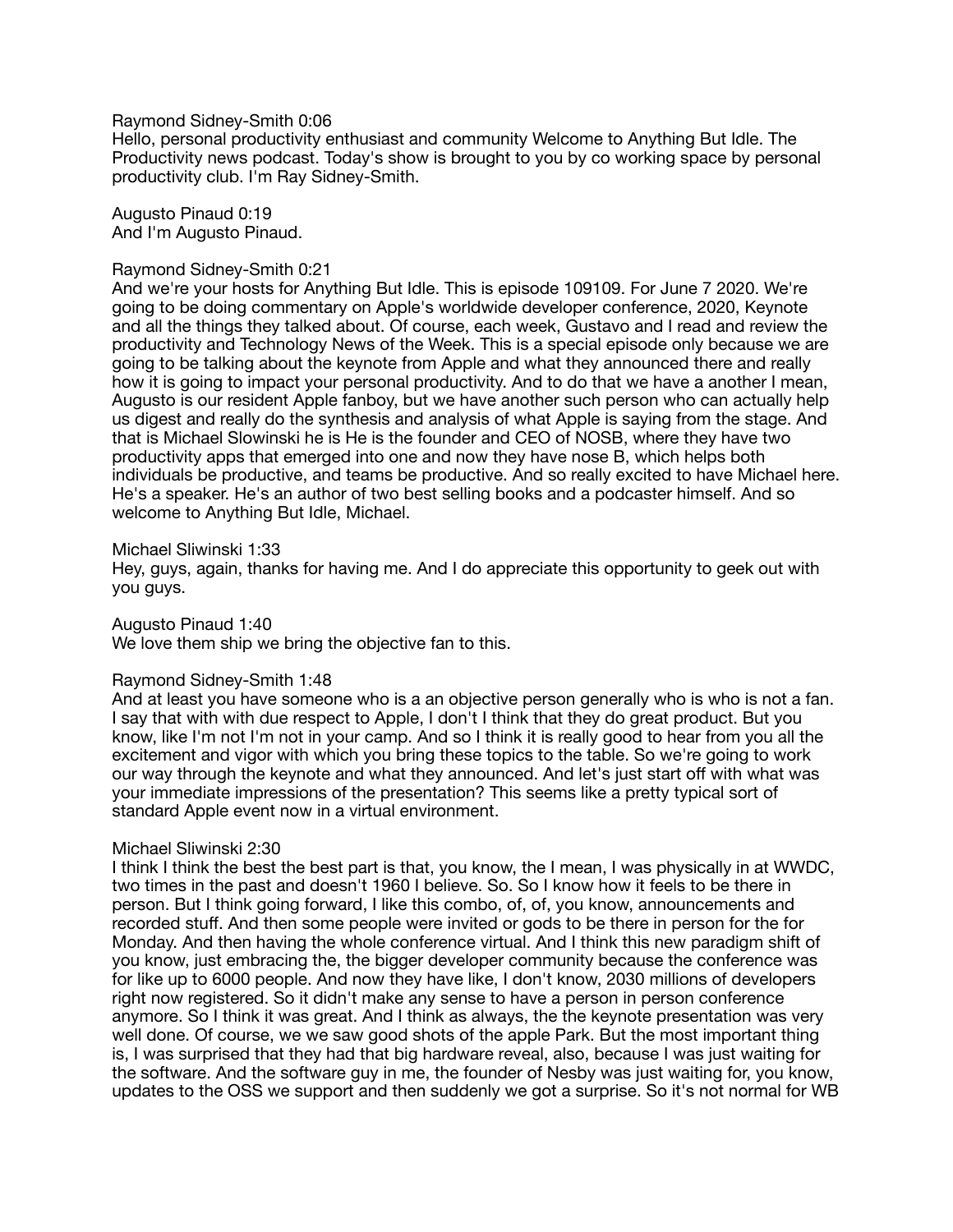DC to announce. And it's to announce actually a consumer device and not a, you know, professional grade device. So yeah, I was surprised by that.

### Raymond Sidney-Smith 3:56

Yeah, I think this has a lot to do with supply chain issues and what they can announce when and so I think it was just like we have everyone's attention, we might as well utilize that attention. Since we can't really pull out on like an upgrade to MAC studio or anything else like that. I felt like this was the time for them to kind of at least have some kind of hardware announcement and this was the time to do it.

## Augusto Pinaud 4:16

And I think they also are so ahead chipset wise still that they're, you know, there is no urgency we can work with the supply chain constraints, because we are still so ahead that it's fine.

## Raymond Sidney-Smith 4:30

Well, if they were really that ahead of the supply chain constraints, they would have had their MacBook Pros on sale as of today. They you can't even preorder it on the website yet. They said available next month kind of thing. So they are clearly being impacted by Shenzen. And and the COVID lock downs there as well. So, you know, I think they're starting to feel that impact and we're all going to unfortunately feel that impact over time.

## Michael Sliwinski 4:57

Well, I was I was thinking and hope And Miss and they would actually announce the Mac Pro. So the pro product computer that I would never buy, but something that they already did in the past that they will announce a Mac Pro, and then you can buy it later on by the end of this year. So there was like no urgency to sell it now. But the but I think they were also not ready for the announcement maybe. And maybe they just didn't want also to spoil something. So ahead of time when they were actively trying to sell their MAC studio. So something that is actually for many pros, beefy enough machine.

#### Raymond Sidney-Smith 5:33

Right, exactly, exactly. All right. So their biggest announcement, we're gonna we'll start off with their I think what their biggest announcement is, which is their new Apple silicon chip, and to their their version two chip, let's talk a little bit about what, what did they announce as it related to mtwo, faster, bigger, stronger, less power consumption, what's all all the things related to Apple mtwo.

#### Michael Sliwinski 6:00

It's not like, as I said, it's not like anyone was missing anything. I mean, I have, I'm right now talking to you through my MacBook Air, the M one MacBook Air. And it's fantastic. And it's a silent computer, no fans whatsoever, and it just takes everything you throw at it. And so it's I mean, for my needs, right. And, and it's amazing. So, really, the m two is just, you know, as I said, faster, and it's faster with the same focus on on just long battery life and being quiet and being just silently fast.

#### Augusto Pinaud 6:39

Now, again, as I said, the problem is them to chip them one still is very ahead. So the m two it is it is almost an insult to that injury, you know, like, well, you know, we were very ahead, but let me show you this one that is going to go a little bit faster, more quiet and useless energy. So, the comparisons between the M one and m two, were very interesting on how much more power this chipset has in compared to them. One, I have them one iPad, and I have not found anything I can throw at that thing. And same thing with M one MacBook Air. And it is a very, very capable chips at the M one M. I don't know what what else to expect from an a m two or why do I will need an m two for my needs.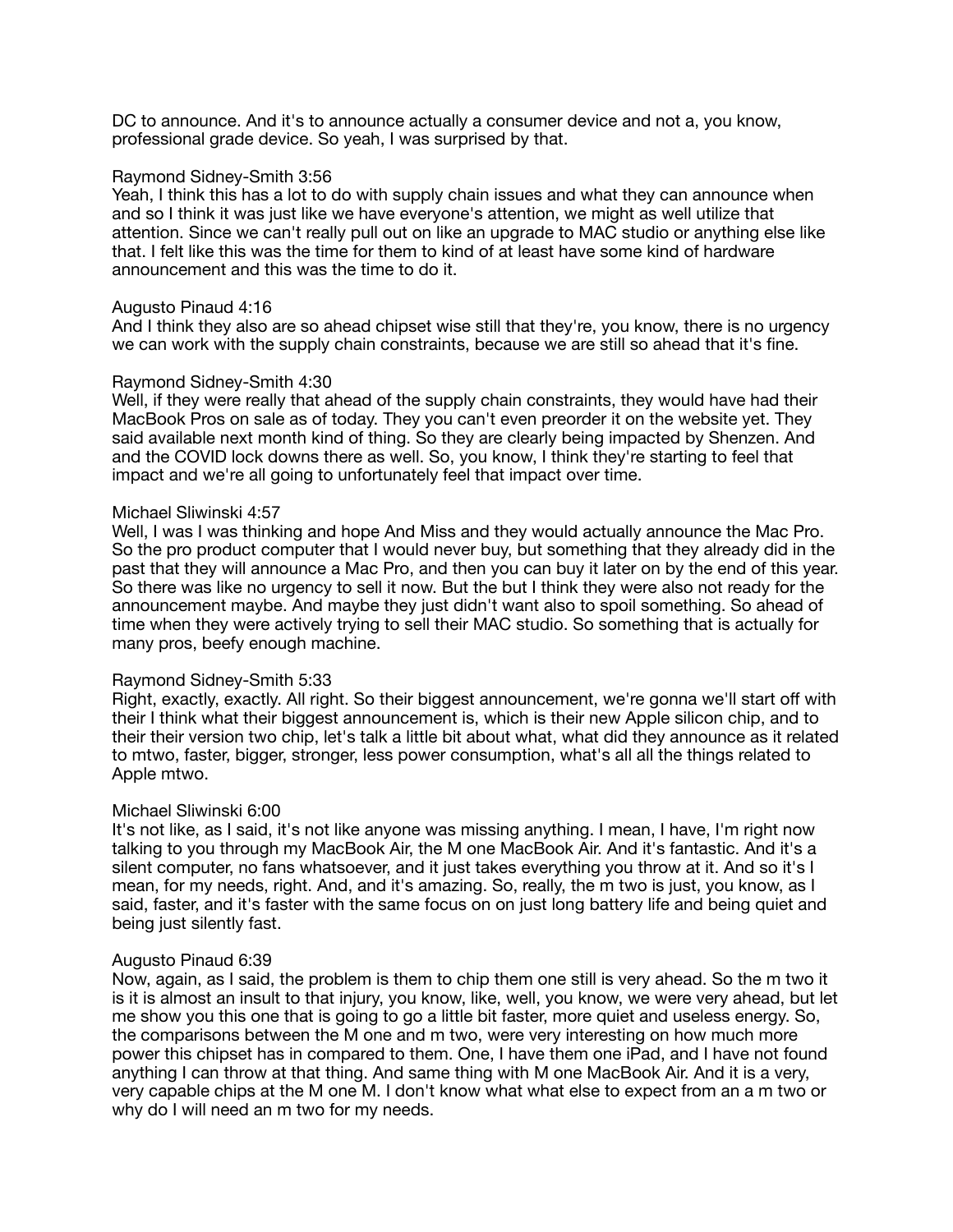## Raymond Sidney-Smith 7:36

Some of the things that they noted was that this is a you know, 40% Faster neural engine, I thought that was really interesting to see such a remarkable increase, I thought this was going to be somewhat incremental from from M one to m two, certainly the X versions. And that was a pretty big boost from from your from my perspective. These These come in eight core CPU and 10 core CPU units with of course, the GPU GPU on that SOC as well. And so it can support up to a 6k external display. Which is, which is nice. And yeah, 15 point 8 trillion operations per second. This is I mean such blazing speed, I'm really looking forward to seeing it in real life, I'm really looking forward to seeing it perform

## Michael Sliwinski 8:22

one thing that they haven't really highlighted here on the slides, I don't think, but you can see it when you go to apple.com and go to compare models and you compare M one and m two and MacBook Air, you can see in Compute section, they say that the m two has the media engine built in. And then the M one didn't have, its like the media engine has been created for the pros. So for the MacBook Pro, as far as I remember. So a so it's there for the MacBook Pro, but it's not, it wasn't for the MacBook Air. And now the new MacBook Air also has this media engine, which is just you know, accelerates all these hardware, you know, all these, you know, progress and all the, you know, video workflows, so it's just even faster to generate videos and everything. So again, they just, you know, added a bunch of bunch a bunch of not only speed, but also new features there.

## Raymond Sidney-Smith 9:15

Yeah, and I'm really curious as to like someone who is just doing everyday work, you know, so you get a MacBook Air 38 or 16 gigabytes in terms of memory, and you have this high performance media engine, that's going to give you good video playback, probably a little bit of power savings by by utilizing that separate from the main cores. And so that'll all be good. I'm curious if you're doing any level of video or audio or those kinds of of work, whether you should max out that 24 gigabytes of RAM so that you're able to really, you know, take best advantage of all of these different units, these different cores having to do different work. So just keep that in mind as you're moving forward. I'm I'm sure sort of shooting at the center there. I think the 16 gigabytes is probably enough for most people All. And if you're going to do some high level, you know, high end, you know high intensity processing on the device, then maybe maxing it out of the 24 gigabytes, at least on the on the air models

## Michael Sliwinski 10:12

on the YouTube channel of Max Tech, I think they were doing comparisons of the entry level MacBook Air. So the cheapest, cheapest, like with eight gigabytes of RAM, and one and then the beefier like system zero bytes of RAM. And for most people, just even the basic one is just fantastic because the the SSD is so fast that even if they're if it's swapping and swapping very fast, yeah, I did for the MacBook Air is 16 gigabytes, because I just wanted to future profit. So for future proofing, I would order as you said, as you recommend 16 gigabytes, if you really want to push it far further, even to a default if you can afford it. But I think for for most people, even the basic model of elf aid is very good for most people

#### Augusto Pinaud 10:57

aid will be enough, I got the 16 for the same reason as you I wasn't planning or I'm not planning to upgrade that machine in in the near future. Even that as we cover later the new one, it's gorgeous.

#### Michael Sliwinski 11:13

Yeah, I just I just want to say that you don't, I have an old MacBook Pro from 2012, which is no longer supported with the newest OS, but it's still 16 gigabytes of RAM. And because of that,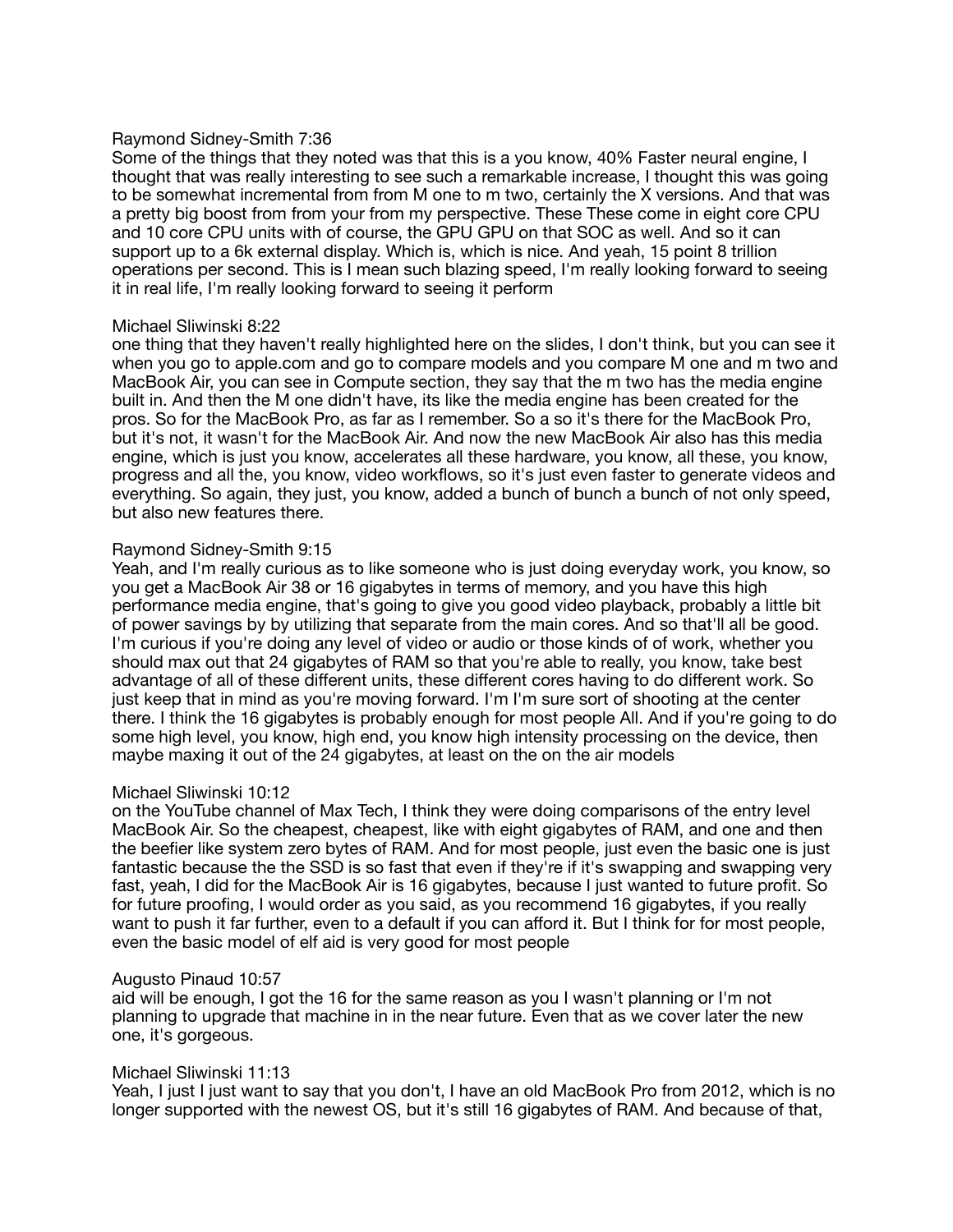it's just still runs very well, my daughter uses it all the time, and it's good enough for her. So really, future proofing is a key factor if you want something for longer.

### Raymond Sidney-Smith 11:36

Absolutely. And so you know as the as the threads, you know start to die, you want to be able to give the the engine ability to just continue to plunk along and it will just continue working. So you know, having 16 gigabytes means that it might at the end of the day be running at 12 You know if other parts burn out, but who cares? That's perfectly good for like your daughter's machine or whatever. So just keep that in mind. All right, onto some hardware announcements. So we're moving along to now the announcement of the MacBook Air This is a 13 inch version in the mtwo Apple silicone variant.

## Augusto Pinaud 12:11

Can I start with that? Yes. So I have a MacBook Air M one. And I really wanted them to know I may not get it. No, I don't need it. There is no rational justification for this other than it is such a beautiful hardware. But I'm very excited that the MagSafe is back. It's one of the things that I don't move that MacBook Air so it's not as critical but the MagSafe on the old MacBook Airs. Life that thing that might save save the life of that initial MacBook Air more times than what I care to admit. And I'm glad that's back. And not only that, adding the MagSafe Apple did not remove the two USBC so that make the machine even more capable. Not hub friendly, but more capable.

#### Raymond Sidney-Smith 13:14

Yeah, so back to those colors. They come in four different colors, silver Space Gray, Starlight and midnight and so I believe that's the blue that you were talking about earlier before we started recording Michael

### Michael Sliwinski 13:26

Yeah, that's that's the one that's the one if I would if I would get it I will get the blue one. What's up everyone Mike here. I would get that one. It's it's pretty gorgeous. And yeah, I mean I still remember you know to this day that when when they announced the MacBook Air the very very early MacBook Air the 2008 MacBook Air I think I was at that time using black ThinkPad plastic laptop. And when I saw this aluminium thin MacBook Air I just fell in love like by the end of the year. It doesn't eight I bought a secondhand, it's like I could afford a secondhand MacBook Air just to have it and yeah, it's this this design is timeless put the new one the new M two MacBook I'm happy that they made it more like a look like as the as the MacBook Pro. And I think this new design is just perfect, perfect update.

#### Raymond Sidney-Smith 14:28

So I think I misspoke the four colors silver Space Gray starlight and did you say moonlight or midnight

Augusto Pinaud 14:36 midnight?

Michael Sliwinski 14:37 I made nine Okay, so it was my bad.

#### Raymond Sidney-Smith 14:39

I just wanted to make sure that folks are going after the right colors there and that the MagSafe cords all match up which is really also you know, apples known for details but I'm I'm pleased to see that that kind of detail brought to this. I was also pleased to see how they had kind of dealt with some of the at least for me the original MacBook Air, which looked very nice and thin and whatever else, they, they redid the model and the design around those edges. That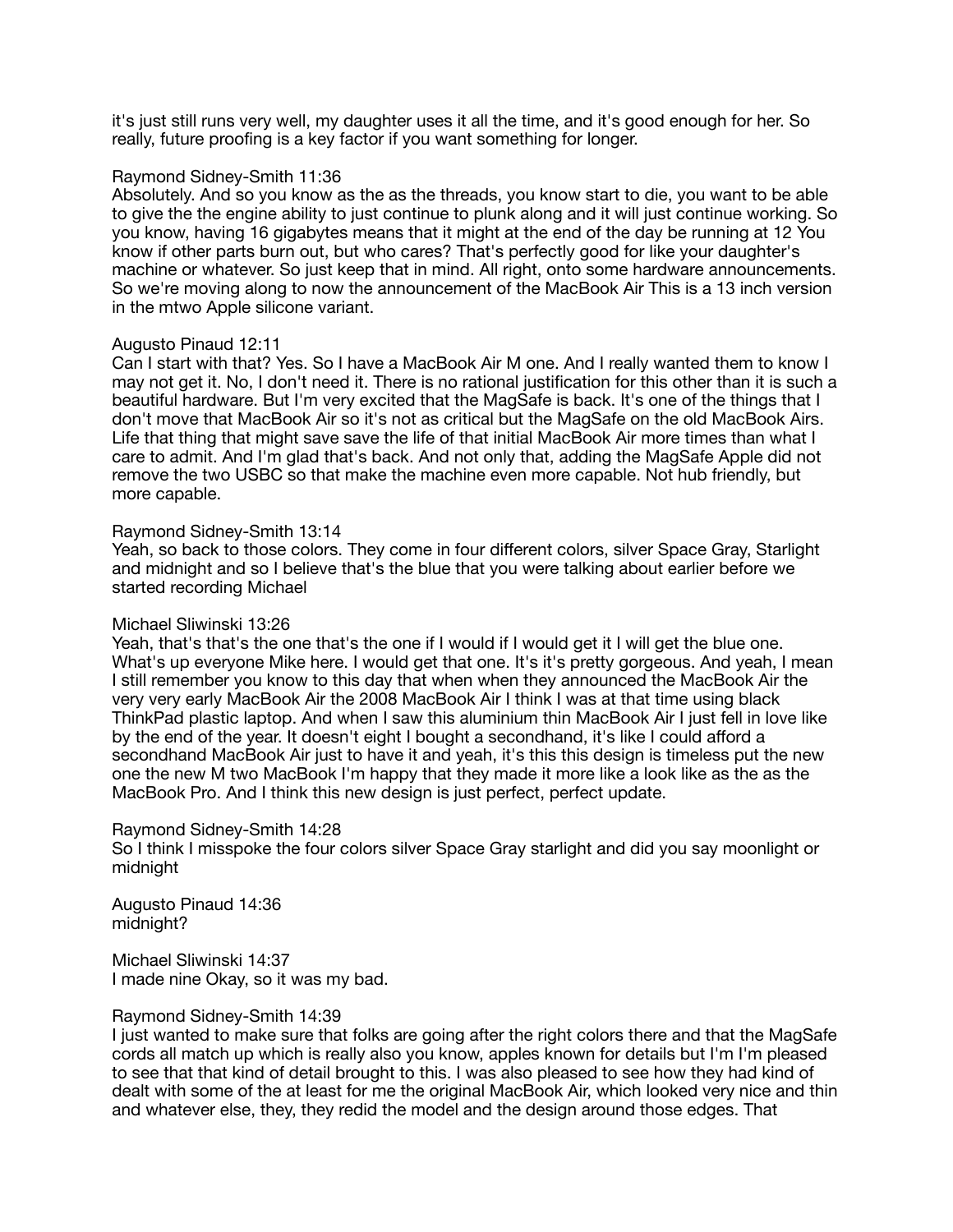actually makes me like it more. I don't know what it is about it, but it just seems more rounded, a little bit more like foldable than the than the original. And so I'm really pleased with that. And I was really curious to see how they kind of reoriented the magic keyboard. So that the the all the pieces kind of fit with the speaker system in there. I'll be curious how well that endures. I'm sure that people will complain if it doesn't, but I'm really curious to see how that how that works out, because it's a really nice way in which they kind of fit the keyboard up, and are close to, you know, that top of the keyboard, and I'll see how the touchpad and everything else kind of feels an orientation.

## Michael Sliwinski 15:50

Yeah, and I'm really happy that the MagSafe is coming in the box, really, because it should, it should come in the box and and then it's even color matched to the computer. And as I also said, it's good that we have this plus two additional Thunderbolt ports. So it's like, right now, this is the only handicap of my current MacBook Air that, you know, one of the ports is both for charging and for external display support. So yeah, that's great. And, yeah, overall, it's as you said, it's just prettier and a good update and good modernization, let's say of the of the Marburger.

## Raymond Sidney-Smith 16:28

Yeah, what do you think about the camera? They said this was a 10 ADP, HD camera. I'm really skeptical.

## Michael Sliwinski 16:35

Yeah, I mean, I'm still have Betterment camera on my my iPad Pro. So? I don't know. i They? I don't know, I think it's a physic physical, you know, dimensions that they cannot put anything better because they want to have the thickness. So I think there's nothing, not

## Augusto Pinaud 16:56

an OLED on all of these episodes. Michael Do you were the one who brought that clarity. For me, as we were discussing the touch, MacBook and you say it can because they were trying to make it so so thin, that is going to be impossible anything. That is the same issue with the camera. And as we will discuss further in the show, you know, that's the reason they came with that solution of connect the iPhone as your camera. So you can get a massive camera without really making that thing thick. But there were one thing that is really related to this macbook that came kind of quiet, as you said, they came with the Mac saving colors. But they also very quietly brought back the Magic Trackpad, the Magic Mouse and the magic keyboard in black. At some point. Last year, Apple decided to discontinue black. I don't know why. And I'm glad to see they are back. And they are back to match with these colors and whatever update they did with that.

#### Raymond Sidney-Smith 17:59

That's cool. Anything else about the air, we want to talk about 18 hours of battery life. Really great video playback, they said 18 They said 18 hours of video playback on that single battery. That's that's pretty phenomenal. And I'm curious to see it in operation to 13.6 inch liquid Retina Display very, very nice color, at least in the video that they were showing. And so I'm really looking forward to seeing that kind of richness on screen.

#### Michael Sliwinski 18:28

Yeah, this is the only, like, the only thing that I just still feel envious about them MacBooks that they have such a great battery life. I mean, my iPad Pro does not hold 10 hours, like it holds, I would say eight ish hours. And when I when I have few zoom calls in between then it's you know, six ish hours then or seven, which is okay ish. Again, but not full day. Right. So, I mean, just today in the morning, I did lots of work. And then I had a few meetings. And it was I had only 30% left, so I had to put it to charge so I like these new MacBooks to just and my only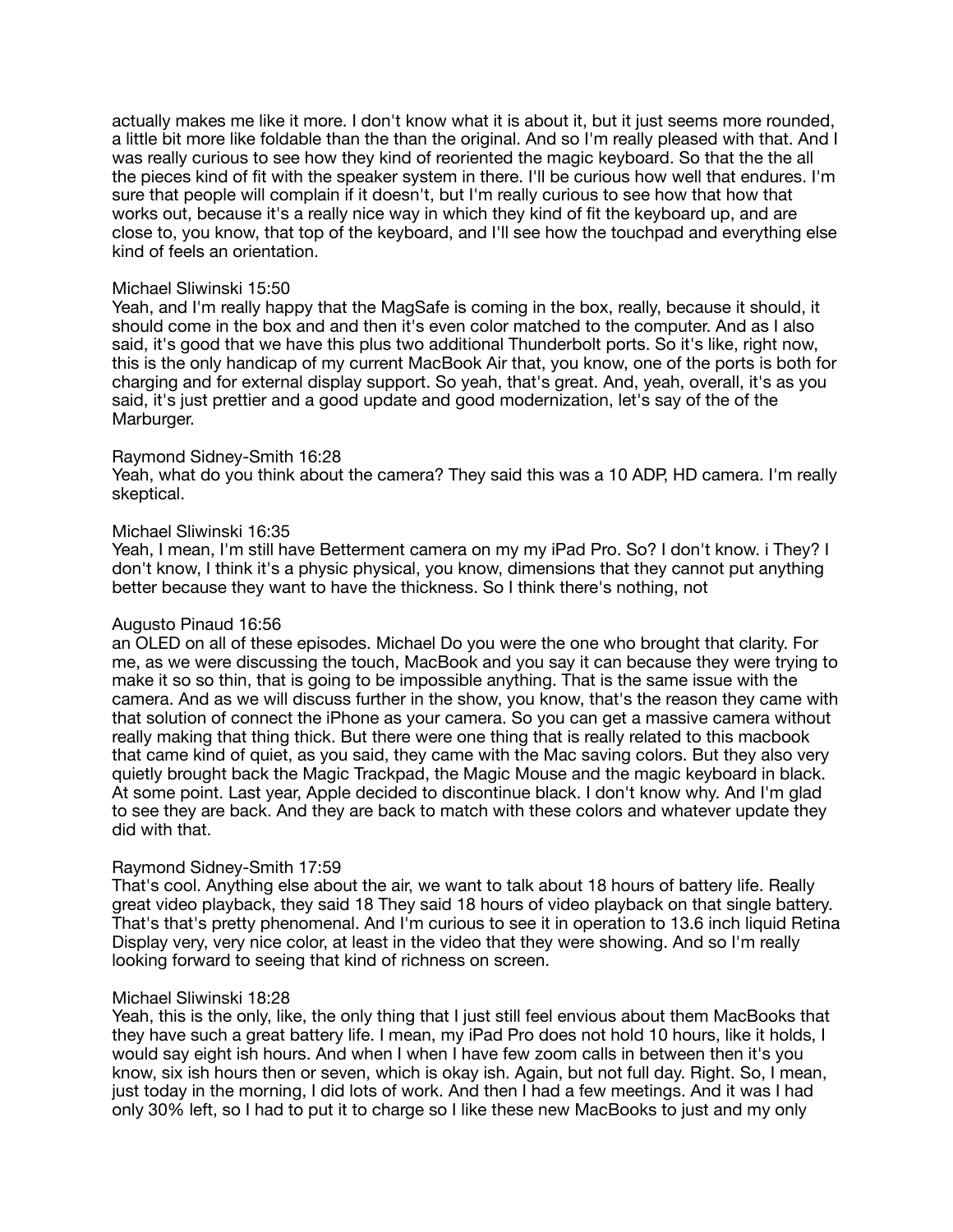thing is why do we call it the MacBook Air where they just call it MacBook. Like they have the MacBook Pro. Why don't they change the name like with the new design to just MacBook to just you know, like make it you know why the air? Like will they come a MacBook at some point or will there never be a MacBook? Nothing? Just you know? I don't know.

## Raymond Sidney-Smith 19:30

Yeah, this seems like it's the new standard MacBook and they're just leaving the air on it because of I don't know, I don't know that's interesting. Yeah, I suppose so. But they could have easily have transitioned this to the to the MacBook and then had the MacBook and MacBook Pro. One thing that you noted and just for folks who are who are maybe unaware of this, if you are in zoom calls or Microsoft Teams or otherwise, most of the software today give you an ability to change the HD resolution or standard res resolution On your video feed, and what I've been telling everyone is just like, if you have that HD check, just turn off HD and it saves like half the bandwidth and a lot of of the power, and that will help just kind of mediate that. So if you're not, if you're not trying to look gorgeous on screen with other people, you don't need really the HDX in most of the software, and it saves us considerable amount of bandwidth and power. By virtue of turning that off. I know that on one of my MacBooks when I turn it on, my fan immediately kicks on now and it's an older MacBook Air and, and so it just immediately kicks on, if I turn it off, then it saves a huge amount of power and the fan never turns on. So there's clearly some difference in how much zoom specifically in this case is, you know, sending bandwidth back and forth just over that one toggle of HD video. Cool. So just for people to keep keep in mind, are we ready for MacBook Pro?

## Michael Sliwinski 20:55

Yeah, I mean, this was a silent update. Like they they still keep it around for I think price, you know, ladder, they want to have something more expensive for like \$100 more, but it's just the same thing. Like, again, I would if I would be in charge an apple and of course there's a reason why Tim Cook is in charge not me. I would simplify it I would just not put it there. I think that MacBook Air or the I would call it the MacBook would be the beginning of the line the new one. And then the MacBook Pro the new one the 14 and 16 inch that's it. Like I wouldn't put something like this in between it's a good machine, but you know why?

## Raymond Sidney-Smith 21:37

So they announced the m two MacBook Pro. And what did you think about the announcement of the m two MacBook Pro

## Augusto Pinaud 21:48

edition, I'm going to start with a disappointment on the MacBook Pro. Okay, on the 13 inch just as we praise them for add the MagSafe on the MacBook Air, they did not add that to the m two Pro.

#### Michael Sliwinski 22:06

But it also is because they haven't changed anything, they haven't changed the design at all in the MacBook Air, they did redesign it here they just swapped the processors from M one to m two, nothing else changed. So I think I think it was that they you know they would have to redesign the chasis the you know, they everything to accommodate that and then they will have to design it from scratch and they didn't want to they just wanted to keep an old my 13 inch MacBook Pro around for some reasons. And that's it. It's a very silent update and it's a very Yeah, it's uh I wouldn't get it now. Like if I was if I if I am to advise our listeners I will not get this computer I mean it's it might be a little bit faster than the MacBook Air because it has some additional cooling but it has a worse screen and a smaller screen it has a fan which I think is not a plus and so I would go with it you know with upgraded MacBook Air for for my purposes or for like as a recommendation to buy and skip this one and and if you need the pro get the fortnight Pro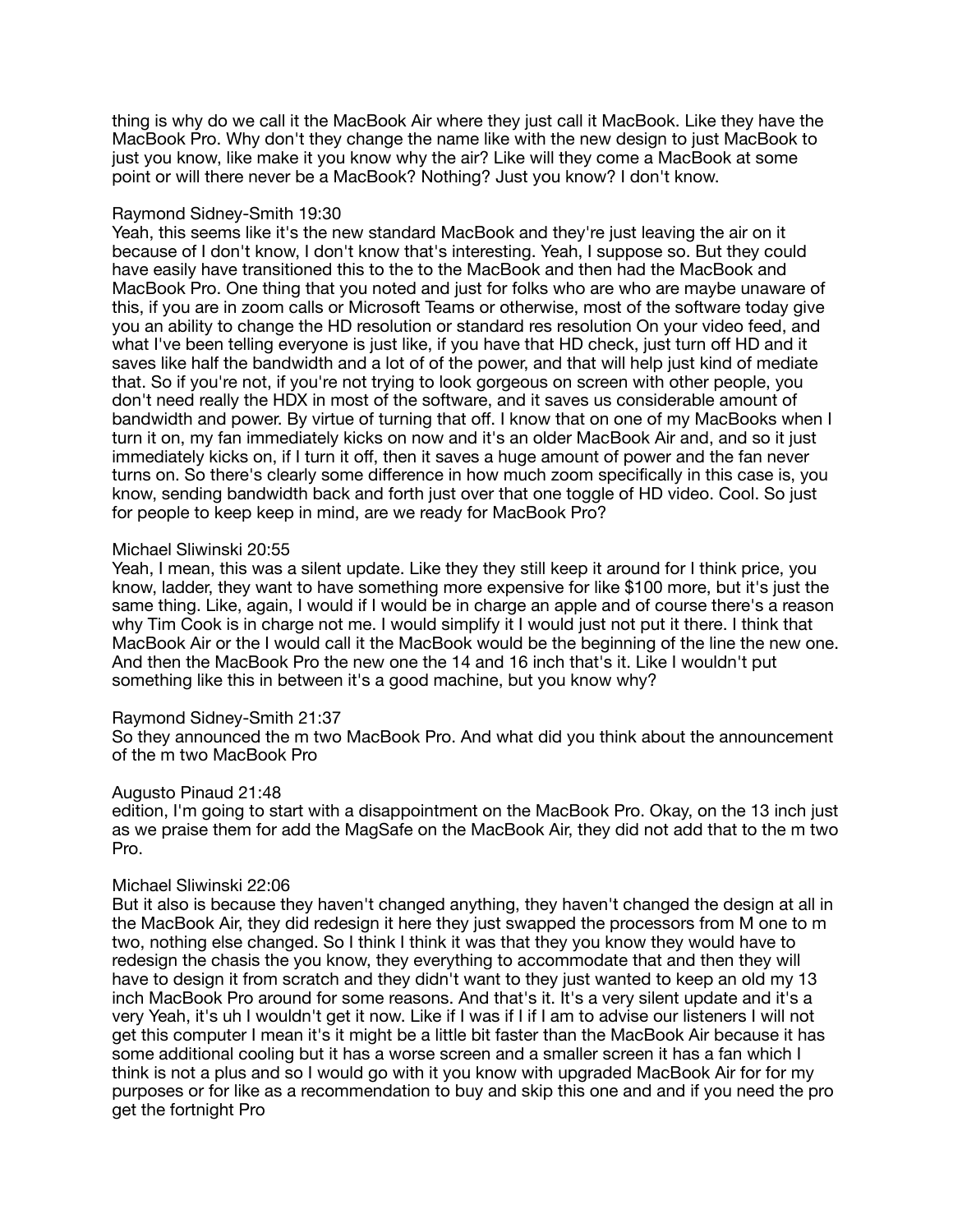#### Raymond Sidney-Smith 23:19

I was really shocked by the by the fact that the the MacBook Air all just the MacBook is has a larger screen now than the MacBook Pro and you would think that they would have at least given it parity on the chassis side and they didn't and I was really I was really shocked by that which really makes you makes you think yeah yeah it seems like everything pretty much stayed the same and you know the battery life seems consistent and you know they give a little bit of edge on the battery since they they put the active cooling system in they had a little bit more space to be able to put probably a bigger battery I'm not quite sure what the what the middle amp per hour you know on on that particular battery is I'm curious what the original M one MacBook Pro batteries are in that sense I'll have to look later but it seems all pretty much standard to what the others are any other thoughts about the m two MacBook Pro Gousto

Augusto Pinaud 24:11

No, not really. That was not the excitement announcement for this one.

Raymond Sidney-Smith 24:17 All right, we are moving right along then to what are we moving along to?

Augusto Pinaud 24:22 iOS 16

#### Raymond Sidney-Smith 24:24

All right iOS 16 It is let's see I don't have a slide for that. So I'm gonna bring this bring this down.

#### Augusto Pinaud 24:31

So there were there were basically four things that I captured the the lock the new lock screen, they are working to the notifications, the life activities that was interesting you know for certain things and they will bring that and but the big deal for what they announced was the edit on and be able to retry text. Okay many times you send as I've really you make a mistake and you want to fix it and you can't or cannot even Bring it back. That was for me, the big deal, I can see the attraction of the life activities. But, and the other thing was how much apple is banking in this focus things for the notification. So you can do, and I really like it, I really use focus. And I think on the Twitch that I understood, they tried to introduce, will make the use of those notifications, a lot more powerful for the device. You know, for example, I had a client, he is in California, and California now has certain laws with the emails and the phones and things, okay, so he don't want to, he will be able to come now on change the focus as no work and that all will be filtered, you know, keeping him complying to what he needs to comply.

#### Michael Sliwinski 25:56

I mean, I actually haven't set up my focus modes, I just still use Do Not Disturb or not to not disturb, which I'm not proud of, because it's there, like there is so many things that you can do. But I just didn't have the bandwidth, I didn't have the bandwidth and time to fiddle with it. But now I am more motivated than ever to really have a different homescreen, which corresponds to different focus mode. And I think this is brilliant. And I think this, it all comes down together very well. Also the notifier, the the widgets, the you know, the complications from the watch appearing on the homescreen, I think, the lockscreen, I think it's also brilliant to just reuse what we already have for the watch. And for people who don't have watches. Like this will, you know, also let them have different complications also, depending if they're at work, or if they're, you know, on their personal time. So I think this is a good move again, people want to customize their iPhones, like we want to customize our iPhones, we want widgets, we want stuff we want stuff do that we want. And that's why I think it's a good move forward.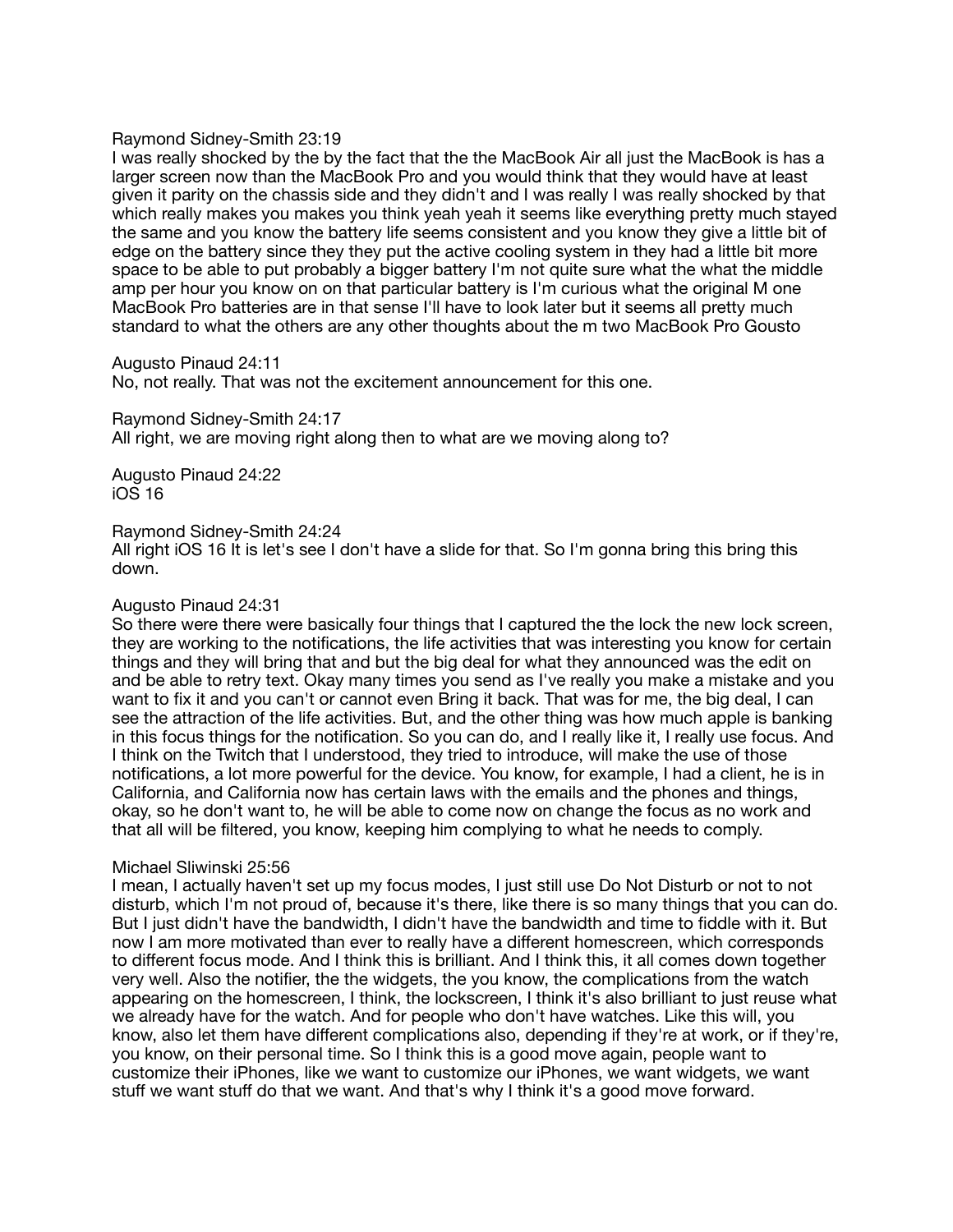## Raymond Sidney-Smith 27:02

Yeah, so I thought, when I saw the iOS lockscreen customizations that they announced, I was pretty, I was kind of chuckled to myself, because you could tell that I Android had and has for many years been the platform of customization. And iOS was the platform of ease of use. And now you have more, aside from the actual term complications on Apple, you have a lot more complexity with regard to the way in which you need to set up and manage and customize the interface. And I'm curious if users are excited about that, if if users will even use it, I'm always curious how many features Apple users actually use, because many times they're tucked away, they're hidden there, you know, you have to you have to know, you know, the special handshake, you got to throw around three times, and then all of a sudden that feature appears, you know, and, and so this whole concept of live activities, and the ability to kind of customize the lock screen so that you can see certain things at certain times really does appeal to me as an as an Android user who has always had many different customization capabilities. And I'm wondering if they're actually targeting me as opposed to other? You know what I mean? Like I have,

## Michael Sliwinski 28:13

I have an answer for that. Right after the keynote, my brother called me, and my brother is an Android user. He was like, you know, my glass of the keynote, I'm considering, you know, because when are these things, these new things coming? I'm like, yeah, in September, with the new iPhone. Hmm, then maybe I should get the iPhone 14. So yeah, there's your answer right here. I mean, of course, it's just a sort of one. But you know, my brother has his he has an iphone four. And since then, he had an Android phone all the time. And he was actually showing, showing off his customization options and widgets and everything that he had on the Android that I didn't have on the iPhone. And, and now I think this was kind of, like the last nail to the coffin to convince him to, to maybe switch because of course, the other thing was that, you know, he was here, he visited me. And we took photos and my photos from the iPhone 13 Pro were really good. And he was like, oh, man, like these photos are really, really fantastic. And of course, you can also have Android phones with fantastic photos. That's not saying, but overall, he was just, there are small things that add up to, to maybe you know, addressing these, you know, potential switchers.

#### Raymond Sidney-Smith 29:38

Yeah, I'm excited to see the ability to take, they showed the ability for you to have the images image subjects dragged from one application into another. In this case, they took an image from from photos and they dragged it into messages and it basically takes a cut out of the, in this case, it was a dog. It took the cut out of the Dog in the foreground. And then they were able to place it as an image or sticker of some kind into the messages chat. And that was very, very slick. I was pretty impressed by that.

#### Michael Sliwinski 30:13

Yeah, I mean, also, when you have the lockscreen, I just I just so we just had a family event, and we were all dressed up all dolled up. So I, I took a very nice picture of our family. And I put it on my homescreen, of course, on the lock screen, of course, because I want to look at my daughter's, like, they're on the lockscreen. And this fact that you can then and I, I, when I took the photo, I asked my brother who was taking the photo to just make sure that he leaves enough space, you know, and have enough headroom, you know, for the clock to fit in. Now, we don't have to do that anymore. Like we can have like a normal photo, and then put us also in the foreground and have the clock kind of be behind us. kind of automatically automatically. So that's cool.

## Raymond Sidney-Smith 30:56

Yeah, I think they've done a really good job with that whole premise of being able to make make apple make an Apple device feel like more of it's yours, as opposed to something that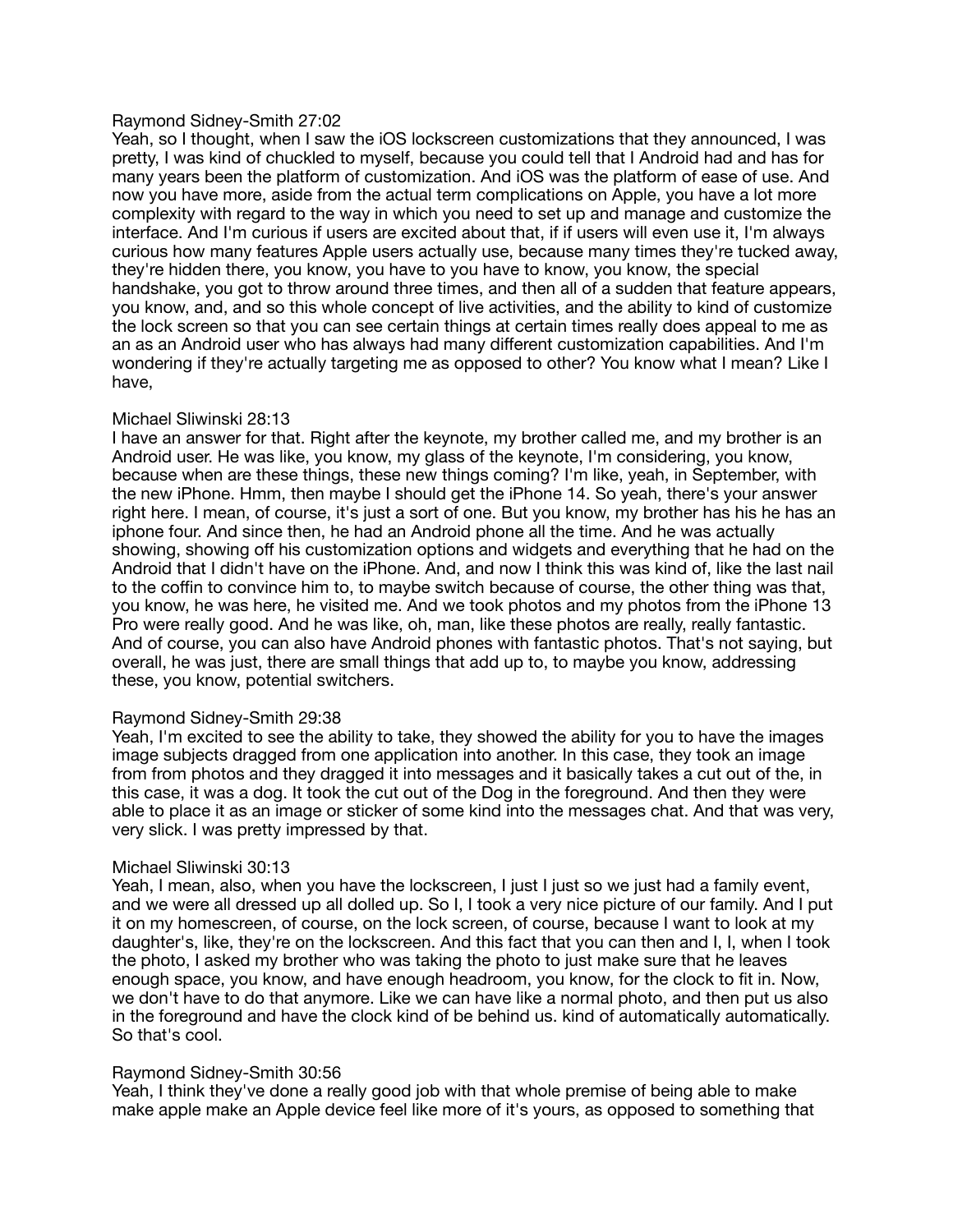you're renting from from Apple. And so I still, you know, they're terrible on right to repair. And they clearly don't want that to be the case, but, but I am pleased to see them at least customizing the OS to be able to be something that is more unique and more customizable to the individual. And so yeah, they did some announcements about Apple wallet maps, do you want to talk about any of those pieces?

## Augusto Pinaud 31:30

Oh, I for sure that the apple the pay later, the Apple Watch Monday, they are working into those pieces. But I think they pay later with Apple Pay. You know, it's a trend we're seeing, at least here in the States, you know, everything is now pay later. I I'm kind of terrified of that pay later. But tricky. It is tricky.

## Raymond Sidney-Smith 31:54

Yeah. So to give people an understanding, you know, there's like Klarna, and there's many other platforms Pay Pal even has their own pay later program, but you buy now. And then you pay in some number of installments in some number of weeks for for a thing. So it usually covers two or three paychecks, that kind of thing, and allows you to be able to pay over time, this apple program, I'm not sure who the bank is behind it. Or maybe it is Klarna are another another program that's specific, basically Apple branding, but it's four equal payments over six weeks. So it's not a extended credit period. And so you know, I'm not quite sure how useful that would be. I mean, it wouldn't be useful to me, I'll just buy it, you know what I mean? Like, I don't see myself extending it over multiple payment payments in that regard. But I think if you're, if you're concerned about it financially, and you need a few paychecks in order to pay it, and you're going to this could be potentially useful for some folks, and that the order tracking I think is the most interesting piece built into it, I was like order tracking, yes. I'm gonna use that on my iPad, if

## Michael Sliwinski 32:55

all these websites for tracking shipments are just so bad. So like having it built in is something I would like to point out the wallet thing. So the wallet as in Wallet. So if I, if I may so. So as you can see on the video, I have this additional wallet with MagSafe that I still carry because I have their my driver's license, my photo ID and, and a physical credit card just in case and one bill of some euros. And and the thing is that they are coming slowly but surely to this point where in the Apple wallet, you will have your photo ID your driver's license, and your cards, and you will use them from there. And I think it's glorious. I think this future is really cool. Because then you you don't really have to you can just leave the home with a phone. And that's it. And and I think this, like with Apple Pay and the whole wallet, premise, it's slow. It takes time because the adoption, you know of states of legislators, it's all takes time. But it's coming, it's going forward. And I'm sure they would have wanted to announce more integrations and more driver's license already agreements, but I'm sure they're working on these. And this would be great in the future that we don't have to carry these physical documents, but we have them in the world.

### Raymond Sidney-Smith 34:21

While here in the States, we're just getting to the point of having good enough driver's licenses that we can cross borders with them. So we're working bit delayed in the way in which we manage and manifest IDs in this country. And you know, and there's a whole there's a whole argument for and against the concept of identification in the way in which we manage them, but I am I am ecstatic. I'm just really really excited to see us moving in that direction. But the the hope of us going completely digital in that sense in the future with both payment and identification, you know in the future Is is, is fraught. So I'm, I'm like, I'm like, I want it you don't I mean, I personally want it. But I also know that there's just going to be so much fraud and the security issues and whatever else that I'm just nervous, I'm nervous for Apple, I'm also nervous for Android. I'm nervous for everybody. I'm like, Oh, this would be so great. I mean, I walk out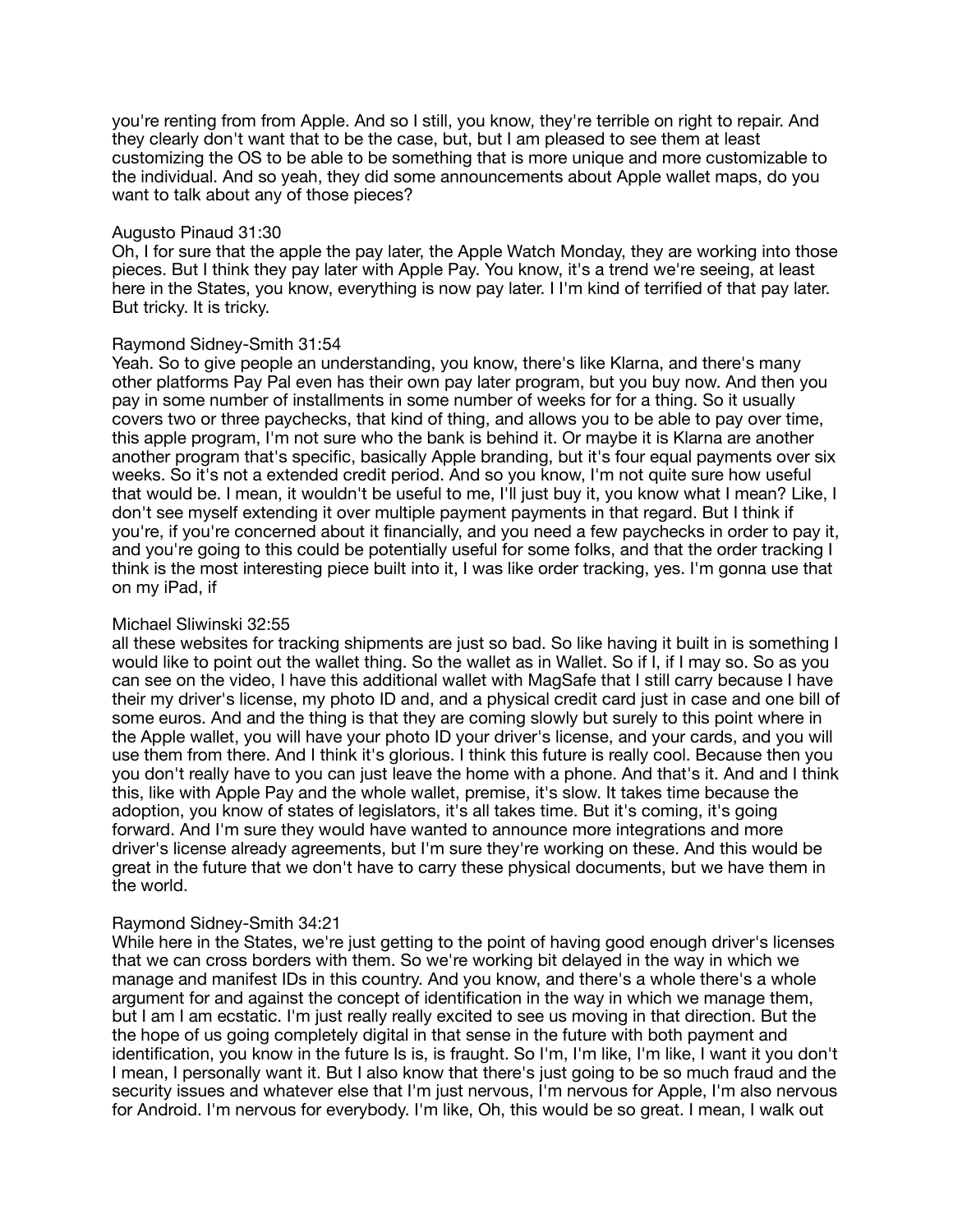of the house, probably six times out of 10 Nowadays, right? And I don't carry my wallet. I just forget it, because I don't need it. Right, And I go to the grocery store, I walk, you know, my grocery stores within walking distance, I walk down there, I pay with my phone, I go to the restaurant, I pay with my phone, you know, everything uses my phone nowadays. And then there's that one time when they're like, Yeah, our machine is broken. And I'm like, well, then you're getting paid. No. So it's like, it's that kind of situation where, you know, most of the time I have my wallet on me, you know, that's fine. Or less than most often. But but most I have it on me frequently, but not most of the time nowadays. And I don't even worry about my wallet unless I'm driving, you know. And so it's like, yeah, I want to be unshackled from having to forget another thing, you know, and, and so I laud Apple for making movements in that direction. But it also requires, you know, really global governance, you know, a real collaboration between all of the major governments to basically make this stuff, uniform and secure and private. And and that's really, it's really difficult.

#### Michael Sliwinski 36:29

Yeah, but that's why they're doing it slowly. I think it's a long term game. So they're not really rushing it because they shouldn't. So

Raymond Sidney-Smith 36:35 well. I'm impatient.

Michael Sliwinski 36:38 We all are, we are the geeks. Now. we all we all.

#### Raymond Sidney-Smith 36:41

So they talked a little bit about family sharing, and the ability to share with multiple family members, you can share up to five family members with all bunch of Apple services. What did you think about that?

#### Michael Sliwinski 36:52

Oh, man. Finally, finally, I mean, with my Believe it or not with my wife, we on both iPhones, we use the same iCloud account, we just differentiate our iPhones because of the different Apple ID for messages and FaceTime. But everything else, we use the same iCloud account. Why? Because otherwise, the photos would not be in sync. Because, you know, I take photos, she takes photos, and then their photos are together. And you know, we don't have that many secrets between each other so that we prefer to have it that way. It's just better. And it's just, you know, easier to use. We don't have to decide, you know, you know, who takes the photo, like, oh, take my phone? No, no, no, I'm gonna use your phone. That's ridiculous. So what they did here, finally, after so many years, the fact that you will be able to, essentially, you know, go on the same trip, like, you know, like, there are so many they announced very, very cool that many things will just happen automatically, just because we are family members. And then when we share, we take photos, we all see these photos in our family, you know, storage. And I think I mean, it was it was long overdue. I'm very excited about it. Because I might consider, you know, divorce is not the word I would use because I'm not going to divorce my wife but you know, but it like kind of separate our iPhones Finally, after iOS 16 launches, maybe then we will have our own proper iCloud accounts in the family set up with the family vault for, for for the photos. And I think that because this is the proper way to use it, but until now, there was no way to do it. And you know, people have been jumping hoops doing different things, syncing the iCloud libraries differently and whatnot. And, you know, it was again, long overdue, because so far, like family support has been pretty good in Apple devices. And this was like a very big hole.

Augusto Pinaud 38:55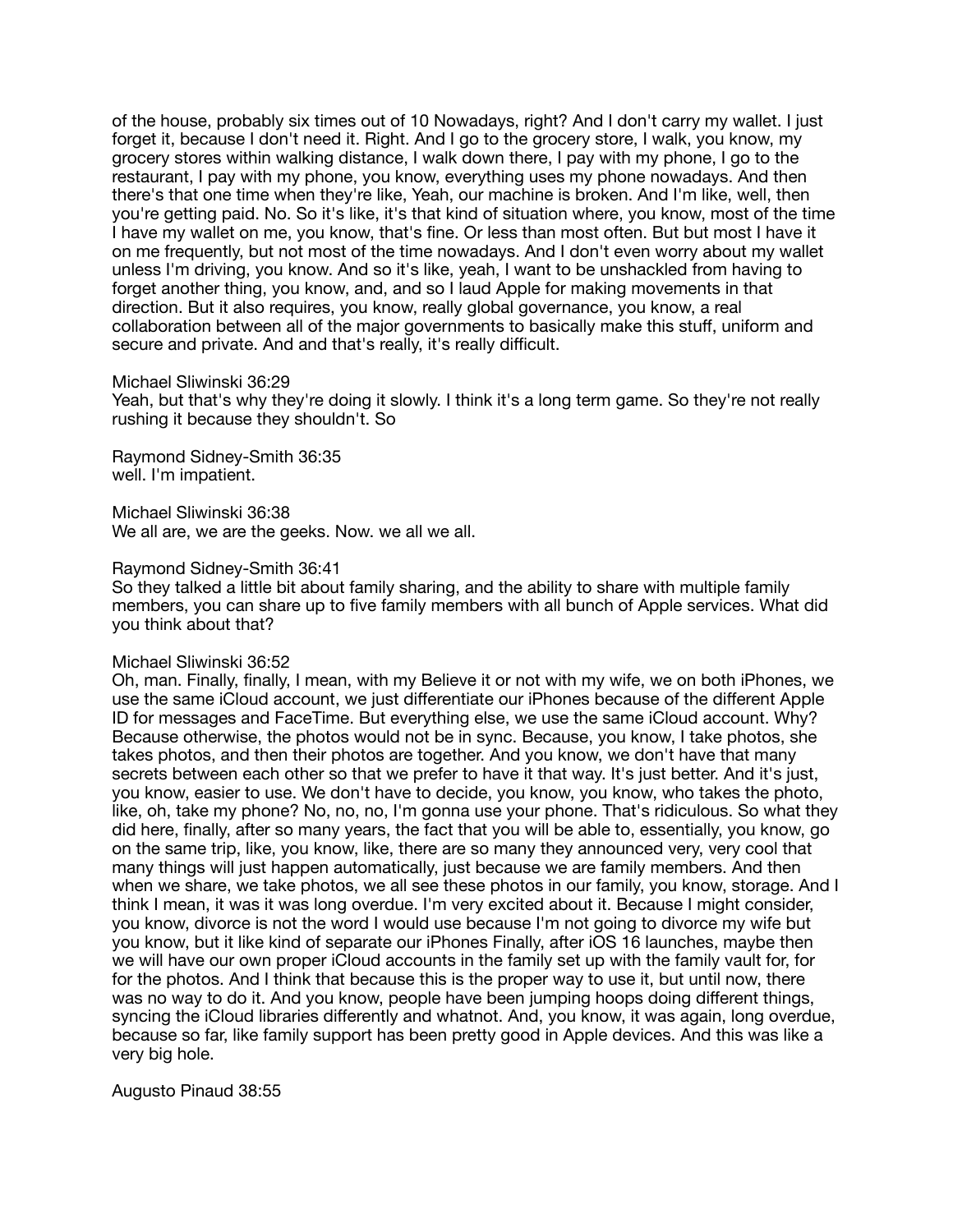Well, I hope that there is a toggle switch to say, Do not sync the pictures of the kids. Because otherwise, I'm going to need to upgrade that two terabyte plan pretty quick.

## Raymond Sidney-Smith 39:10

Yeah, no, I was I was actually shocked that it already didn't exist. I write. I was like, What this doesn't happen. I've been on in Google photos for you know, I don't know how many years it's been it's been a long time. And so I just I've never even thought of the fact that you didn't have that, you know, I get I see notifications on my phone all the time. You know, when my mom takes pictures of my my baby niece, they just automatically show up in my family, you know, album and I see them and I get to enjoy them. And I don't have to think it's just seamless in the background. So to see this come to Apple, I think it's just a welcome productivity feature that we can all use in terms of just not having to worry about transferring, I mean, you going to the additional effect, I hope others are not having to do this. But if others have gone to your do your level of having one single accountant but you know, whatever now bifurcating into you using your own accounts. So you don't have to worry about the the one individual iCloud account just to manage photos is just, you know, it's tough, it's tough on everybody to kind of figure out what pieces and then the family sharing of your various services just makes a lot of sense, it probably will save some people some money. And you know, just kind of make things easier, I love the ability to just have that family library and be able to have shared Google Play Books, Google Play Movies, all of those things just kind of shared, you know, in that in that space. And we do that in Amazon, as well. And so it's nice to see this flow over to it, I also heard that they, they were easing the child setup, so you can add children, to your family account much faster and easier. That's great to see as well. Because that's just going to speed up a whole bunch of problems that you come along. Yeah,

## Michael Sliwinski 40:49

I mean, anything, you know, like, I mean, you know, we our parents, like just make our life easier as we can, because our kids are way ahead of us in terms of technology and everything. So also also the, you know, the, especially the screen time, they also are simplifying screen time, which is great, because it was pretty complicated and complex. And my wife was like, Michael just set it up, I just don't know how this thing works like so I was setting up screen time from from from my, from my daughters all the time, and, you know, customizing it and changing it depending on you know, if they're on vacation or if they're at school. So, like making it easier for us parents to manage that and to manage the thing and you know, as you said, I will start and it will be additional feature that I will request to send, you know, kind of passive aggressive messages to children stop spamming, you know, our iCloud library like, you know, don't don't don't make so many videos because like just, you know, so but you know, we do a, you know, quarterly review of our iCloud storage, and I'm just asking, like, why why is it possible that your mom and your dad are occupying you know, 300 gigabytes of of our iCloud account and you two girls are occupying the rest of two terabytes.

## Augusto Pinaud 42:03

Third one historical pine the other, it's your understanding 30% 30% 30% 10%. So that's how it works. I don't understand what your math is wrong in there. But I know there was regarding was that there was something very interesting that they came to, and he was the, you know, when when your kids, you know, get I want buy more time and I it is sometimes really painful. okay, if you miss the notification on the watch, then you need to go to the settings, you know, good two or three levels. I love the fact that now that will come in the text message and you will be able to approve the time or not. Right there. I'm very, very excited about that.

## Raymond Sidney-Smith 42:49

Yeah, I think that I'm talking about the fact that there's kind of age appropriate settings. So it's kind of quicker as the child gets older, you can kind of just change those settings much faster and more fluidly. I think that's really great. Because, you know, it's, it's, it sucks to be a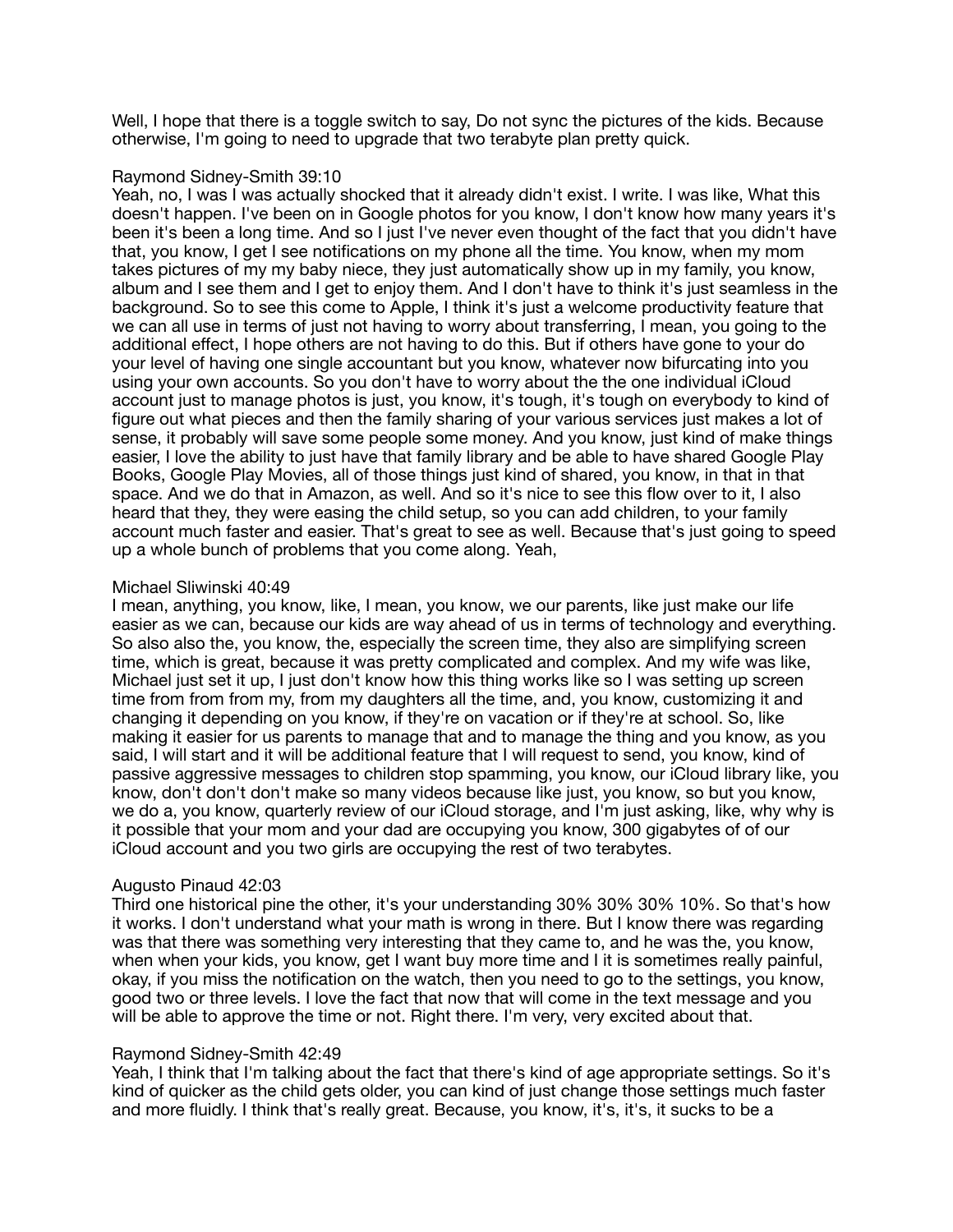teenager, and your parents still have your settings set as though you were a toddler, right? And so it's like, come on, can I please have location sharing, and those kinds of things turned on, I'm old enough to be able to have that kind of stuff. But sometimes parents just don't know how to, they set it up, and they forget it. And then they start kind of administering. And Apple needs to ease the way for there to be transitions through the ages as kids are aging up. And I was really pleased to see them put in the safety check pieces for folks who are in domestic violence situations to be able to have better control over those pieces, and also to manage who has access to things already, right. Like who you gave access to things to being able to just review that I think as not even in that context is outside of the context of domestic issues. Just being like oh, yeah, all right, I gave my friend access to this thing at that time, because I broke my leg and was bedridden for six weeks. Now. She or he doesn't need access to that anymore. It's kind of knowing those pieces is really helpful. surfacing that for privacy and security purposes was really, I think, an appropriate kind of level of control over it. Alright, we're going to move right along to room moving along to now CarPlay bar play. All right, so I don't have a slide on that either. So go for it. Talk about CarPlay

## Augusto Pinaud 44:20

CarPlay I don't know my car. I don't care about a car my car is too old it do not have neither of our cars have CarPlay but I'm going to say that watching the video on Apple working with these car manufacturers to be able to customize and have them there in the dashboard and be able to customize all that with your phone is not enough for it convinced me to upgrade our vehicles. But it was very, very cool to see.

#### Michael Sliwinski 44:48

I mean the thing that you know, annoys me about car like old school car thinking is that once you buy the car, even if you buy a brand new car and you buy it Red new car, this is the car you buy, that says there will be no updates, there will be no upgrades, nothing, I think this is the car you buy the software. And because there's much more software now in the cars than before the software will be will have bugs, and you will have to live with this box. Like there will be no update, maybe something really critical, they will update and they will tell you Yeah, we updated, but normally No. And so for example, I have, I have a five year old car that does support CarPlay. But only it's only wired CarPlay, right. And whenever I parked the car, the parking system, just kind of, you know, it's not really compatible with the CarPlay. And suddenly copying stops, stops working, and then there was no way to to initiate CarPlay anymore, like, there was no way to do it, I would have to, you know, turn off the car, basically, I don't know, step out step in, and maybe it will work again. So I contacted the dealer, you know, several times, and I can I it was still in warranty and everything I was like damn guys, like, Please fix this, like, this is not right, like, you know, I'm afraid to park now, you know, I have CarPlay right now running I have I'm listening to something and I want to use it, and then parking and then the parking things show up. And it just goes all bad. And they several times upgraded and updated my firmware. Of course nothing helped, it's still the same. So the mean, their solution is I'm gonna I need to buy a new car. But my favorite car is fantastic. I don't want to, I mean, apart from this bug, I really love it. And I don't see a reason why I should, you know, spend, you know, 10s of 1000s of you know, dollars or whatever, to upgrade to a car that it's basically the same but as well without this bug. So that's why, for example, Tesla is like caught the attention that they do over the air updates to the car, the car changes as it stands in the garage, you know, that's why I'm happy with the CarPlay with the future, as I also said, because this will mean that Apple will update the CarPlay. So it's going to the dashboard of your car will, it will keep improving, even though the car remains the same. And I think this kind of future. And I would trust more apple in that sense. Then car manufacturers for the dashboard thing is for the dashboard, you know, buttons and icons and all that stuff. And so for me this future, again, it's a long time coming, you know, we will have to, you know, again, buy cars in a few years. So maybe it's happening, but who knows. But the thing is, this is this is a good future where the cars get updated, and you don't have to depend on the car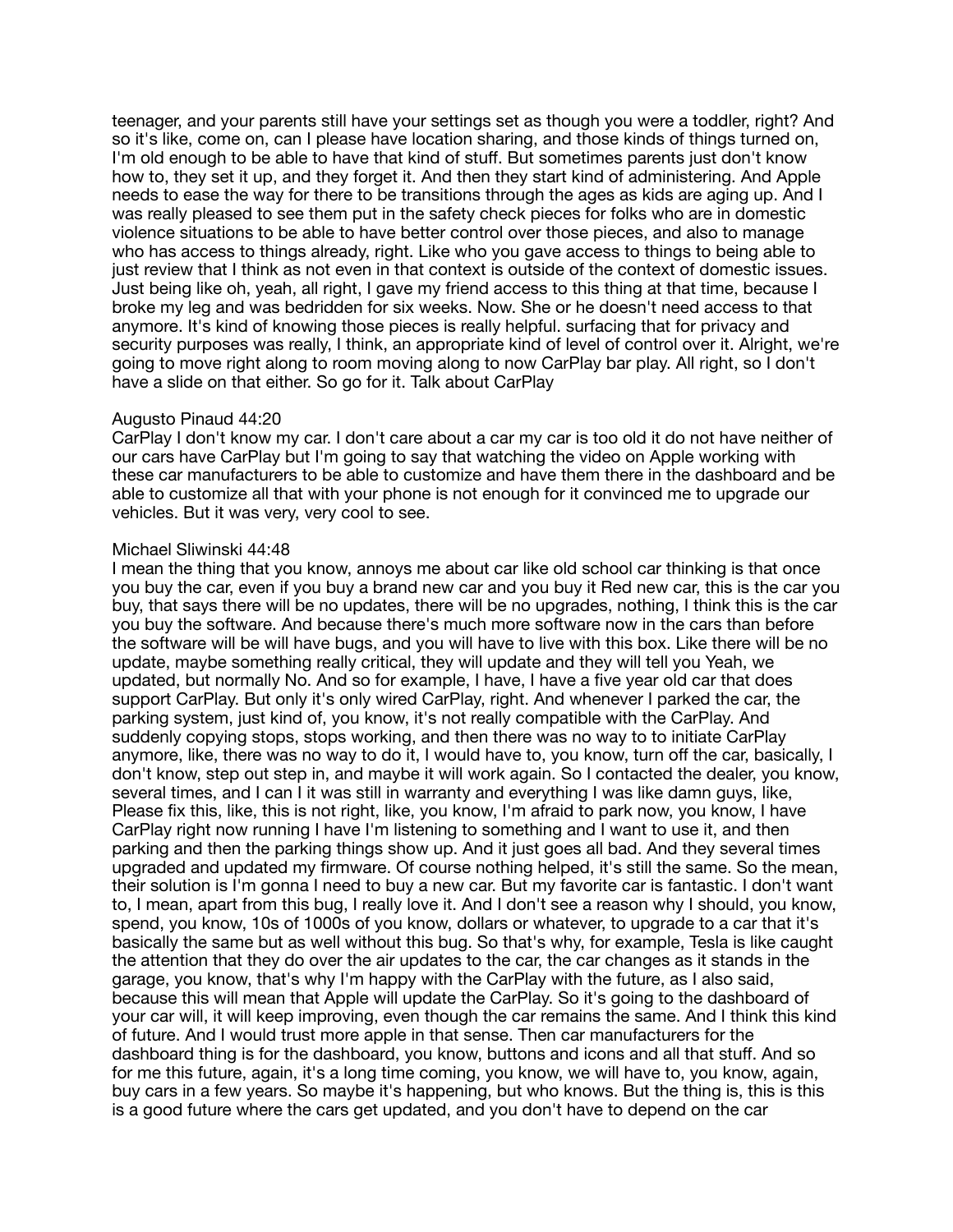manufacturer that that may be they will fix a bug in the dashboard. When it's an obvious, you know, software bug that you know could be fixed. So yeah,

## Raymond Sidney-Smith 47:50

well, so these, these car systems are running on lots of different software, and they usually have an R toss underneath it. And then they have you know, then they're connecting to which is a real time operating system. So our toss is probably the most common real time operating system if you've ever used a parking meter with a with a with a chip in it, those kinds of things, they're running our tests, right. And, and so I'm always like, Okay, put, put everything the car needs from a critical perspective on the artist. That's, that's understandable. Everything else gives me control over that, right, like, give me the ability to put Android Auto and or CarPlay on it and go from there. And you know, my car is about five years old now as well. And I'm really irritated that mine was the last infotainment system that that before they added Android Auto to. So I've got this beautiful display. I mean, if I turn the display up on my car, it shines so brightly that it seems like it's another light on the back of my car. And so I've got this beautiful display and it is the most horrible infotainment system ever. And so, you know, like it only does audio based instructions through for driving, there's no display instructions. And again, it's a beautiful display completely useless. I can I can turn on Stitcher, I can use stitcher on my car while mine terrible, why would they do that to us? So I'm really looking forward to my next car, and making sure that it absolutely must support Android Auto in my case, you know, and it would be nice to have the variant for CarPlay. So you can switch any either on and off. And as long as it's not affecting critical services, then I'm absolutely I'm absolutely on your side and Michael I think that I would trust apple and and alphabet with with Android and Google to update the front end pieces on it on an ongoing critical on an ongoing basis for maps and and entertainment and all those other pieces and they're going to lose a big chunk of money and that's why the manufacturers have delayed this right because they make a lot of money on satellite. You know, you know satellite radio, they make a lot of money from Sirius XM from from those subscriptions. They make a lot of money off of maps, and they're really horrible maps but They can also make money continue to make money off of roadside service and emergency service based services, I know a lot of them have those built into it, I know my car has that. And I've built an intranet in my car, and I have an LTE connection in my car, you know, so they can continue to make money off of that, too. So they have lots of opportunities for subscription service, that doesn't include just the things that I use on an everyday basis that they screw up so badly, you know, so it's like,

# Augusto Pinaud 50:26

where to where the problem is, I took my wife car, okay, and I took it to the dealership, and I say, I want you to get this head unit that I understand, you can upgrade that fine, rip it out, and put the the year that the CarPlay had gotten charged me for the new unit. Okay, but the new unit is not compatible. So if so, I can do that with an aftermarket one. Okay, if I want, but then I cannot connect all the services. So that's part of the reason they are loosening, they will have made that processes here, sorry, people will take and upgrade the head unit and keep the car, I don't need to replace a car because my head unit is awful.

## Michael Sliwinski 51:11

You know, I think the car that I bought also has the, you know, the cluster gauge is also digital. So so it was it was actually in this car, it was an upgrade, I had to buy a bit spent like 1000s Extra just to get the digital one. And I did it because I thought you know, future I'm gonna have the digital thing, it's great. And then I have three options of the cluster thing. I mean, it's this beautiful screen. So I can, I could have limitless ways of putting everything but no. Three, right. And, and again, if I have CarPlay, they're running here on this cluster gauge, then it can be different it can be you know, a customizable as this they sold or showed on the demo. So again, I trust more, as I said, Google and Apple to do it better for us so that we can really customize this because again, as we said about customization of the phones, this is our car,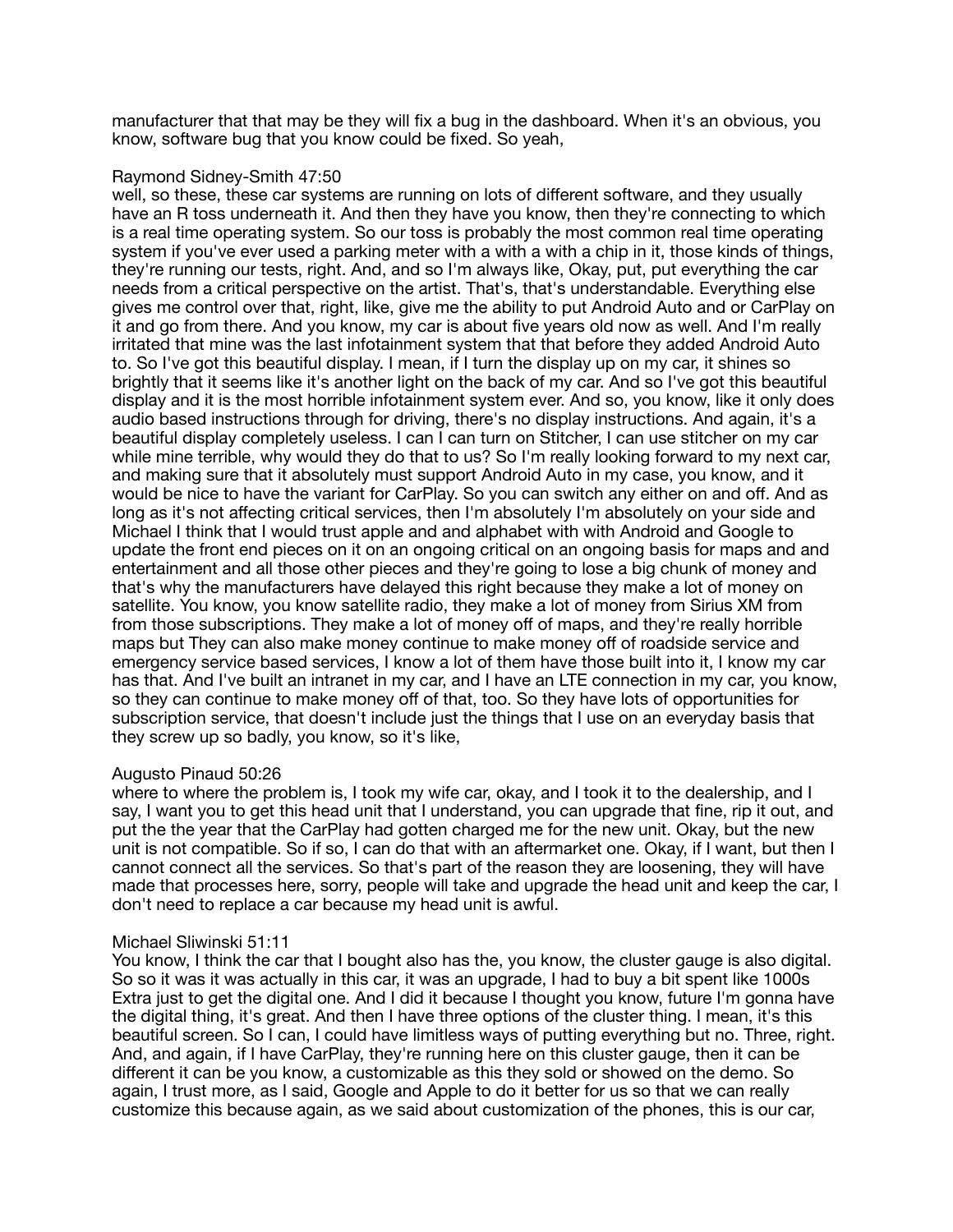we are driving in this car, like how many times I've called FaceTime Agosto where he was like doing like two or 300 Miles drives in his car. So you're staring at this thing, like for hours, make it mine make it the way I want.

#### Raymond Sidney-Smith 52:24

Yeah, and what I really want to see is I know the future is electric and or some combination of electric and other types of, of greener energy vehicles, and more digital technology in the vehicles. And I think that Android and Apple have the opportunity here to make those customizations actually cross to other people, I'm not the only one who drives my car. And that means my setting are always changed to the wrong setting. When I sit in my car, and I'm like, wait, I'm not this short, I'm not this, you know, like, I don't like my mirrors. That way, I don't like my side mirrors, you know, it'd be great to be able to sit in the car for it to for Android Auto or Apple CarPlay. To understand those things, change them change the instrument cluster to be to set the way that I want to I like seeing my my tire gauges, for example, I want them always on and always visible. Some other folks in my world do not like that visible, right, like, but just like, it knows me, it knows who I am, I should get in the car and be able to just have it click into gear and show those pieces. And you know, now my car has like settings, you can set one, two and three people in the car and you can push the button and it adjusts the basic stuff. But I really look forward to the future of having it just basically customize to me, you know, temperature settings, all of those things so that I get into a car and I'm comfortable driving because I know it's going to it's It's morphing to my needs, as opposed to it forgetting that I haven't gotten the car and who I am, you know. So

#### Michael Sliwinski 53:51

basically what you want is you enter the car and the car says hello, hooray.

#### Raymond Sidney-Smith 53:55

Yes, exactly. I want I want Knight Rider. I don't know what the name of the vehicle but I want the car to know me and to adjust to my needs. Really I want that about everything in my life.

Augusto Pinaud 54:06

Good. What's the name? The name of the car kit?

#### Raymond Sidney-Smith 54:09

Exactly, exactly. All right. On to watch OS less, we'd be here for the next five hours. So what did you What did you find about watch OS? What was interesting about the watch OS announcements.

#### Michael Sliwinski 54:22

Still no custom watch faces. Maybe on the infant timescale. I would like to be able to tap into that developers also customers want faces. I mean, we have complications. We have things great. But I mean for me the updates were good. There were lots of good updates to fitness. There was a triathlon mode finally integrated in the you know, in the fitness app, which I do triathlons, so it's good. I use a third party app for that on the watch. Now I can use the first party app, which is great, but for me, still a bummer is the lack of custom watch faces. I mean, they will let us customize these waterways that we have a lot but I'm sure they will lepers would just, you know, customize the f out of it, like, they would just really do something great. And I'm wondering why they want to keep this control. And they don't. I mean, again, it's a screen, like it can show any pictures you want. So why not?

## Augusto Pinaud 55:17

I think they did, well, they did some improvement, the sleep improvements are going to be interesting to be able to use the watch to track your sleep, but they're going to need to improve the battery life on the other one. So or at least put fast charging or something that said, we will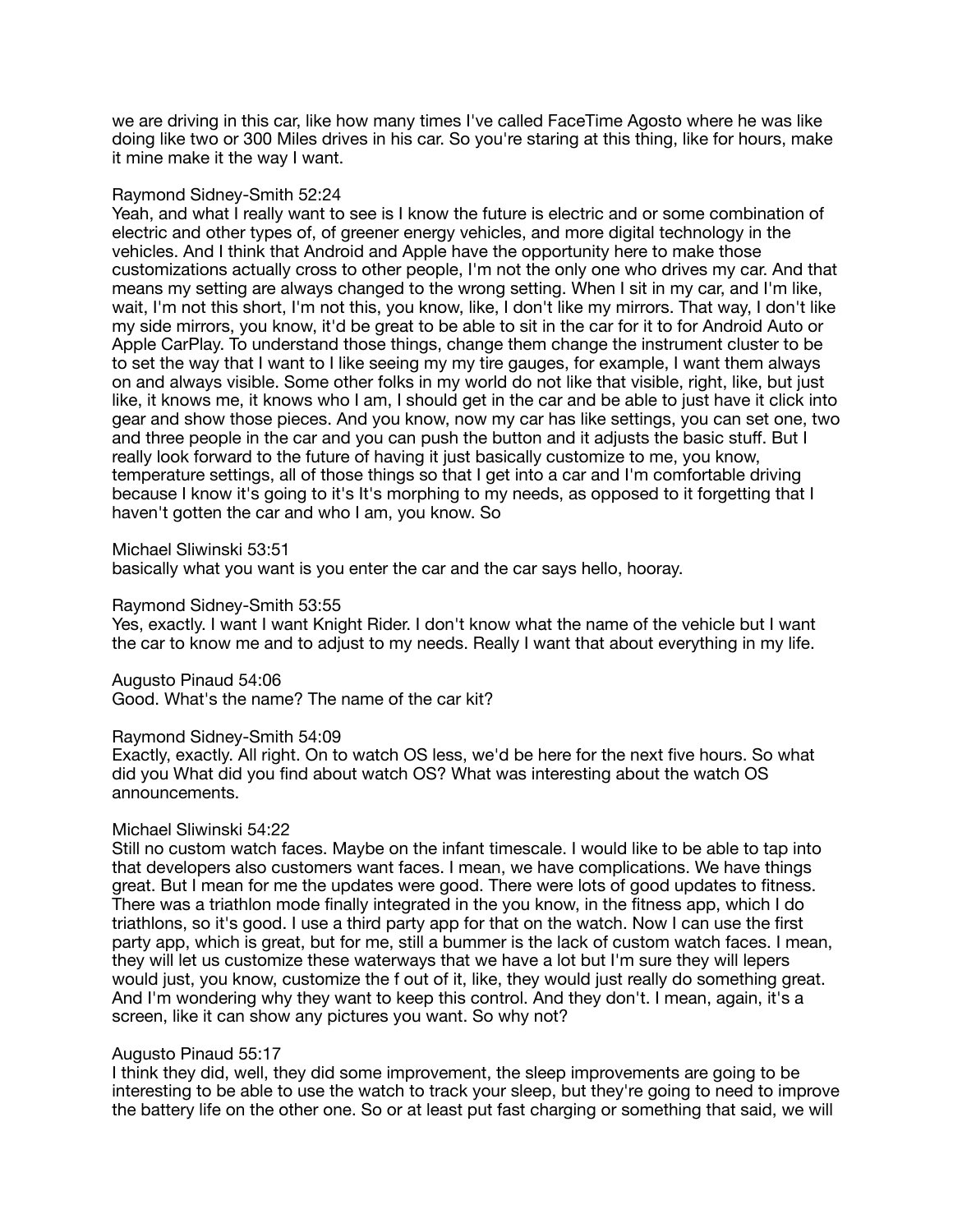need to work I don't, I didn't see any massive things that really excited me about the watch. But I'm looking forward to what the new Harward it's going to do, um, due to upgrades. So I am excited about it.

## Michael Sliwinski 55:46

So I one thing, I have an article on my blog microdata team slash afib. And they are they were talking about AFib AFib is our atrial fibrillation. And it's a condition that my father has, and thanks for the Apple Watch. I'm keeping him in check. And making sure that you know, basically, it's like magic, like he gets a notification that he's having an episode before he even feels it. Like it's fantastic. And they did highlight that they are going to improve that to have more statistics like to have more patterns, and to indicate people like my father, like what they can do to have fewer episodes of this, and not to have a heart attack or something. So again, this health improvements, fantastic, and especially FM, which is really a condition many people have so and really, if you have a person in your family who has issues with this with FM, I do recommend give them an Apple watch or even give them the Apple Watch for like if they you know get this secondhand Apple watch for. It's amazing how the Apple Watch discovers this and lets the person wearing it know that they have an episode. So yeah,

## Augusto Pinaud 56:59

you know, I follow because of you and this and you have shared this story with me privately I sent to my parents, Apple watches. And it's been very interesting to have and one of the things they said now is you I don't remember now in which announcement it was that you will be able to get the medical share. And I'm looking forward to be able to know, hey, my parents is having an you know, an event. And I can call and say Are you okay, where are you? You know, what are you doing? I'm really looking forward to that I was your story about that. What made me go to the Apple Watches for my parents. And it's been very, very, very good. And being able for my, my parents, you know, my mother doesn't, doesn't look at that. But my father who who wants to look at, you know, what his heart is doing, you know more than the doctor necessarily cares. But the fact that he can go there and now pull the test and, and show him what his watch has been measuring on the last seven days. It is something that has been very important for him. So I'm grateful of that apple watch for them.

## Raymond Sidney-Smith 58:15

Yeah, I also note that they they announced a whole bunch of additions in the Apple medication side just helping you track and manage and be notified about medication supplements and vitamins and really help I mean, I love the idea that they you can scan the medication, it'll lift the text read it tell you which medication it is how often it suggests that you take those things like that's a really good facilitated approach for for older folks who are are potentially taking multiple medications, and also identifying whether or not you're going to have, you know, critical issues related to overlapping medications. And so it'll it'll notify you and say, Hey, you might have some, you know, some interactions here that might be critical, you should pay attention to those things. So good on them for pushing the envelope in terms of that. The both the watch and the the health, Apple Health generally being something that is focused on on the health of the individual, and kind of pushing that forward. And I think the combination of the two devices, the iPhone and the Apple Watch continues to kind of push, push that forward. Alright, Apple home announcements, what are they announced in the Apple home space?

## Michael Sliwinski 59:27

I mean, the most important announcement is the collaboration between Apple, Google and everyone else for that matter. And I think this is I mean, you know, we will see this is we have to wait for it. Of course they also announced the new Apple Home app and all that stuff. But the most important thing I think this is the matter as it goes because I am a big user of Apple home. I have many devices connected many devices failing when the device is not being compatible or whatever. So for me this matter standard is actually hopeful future Where I can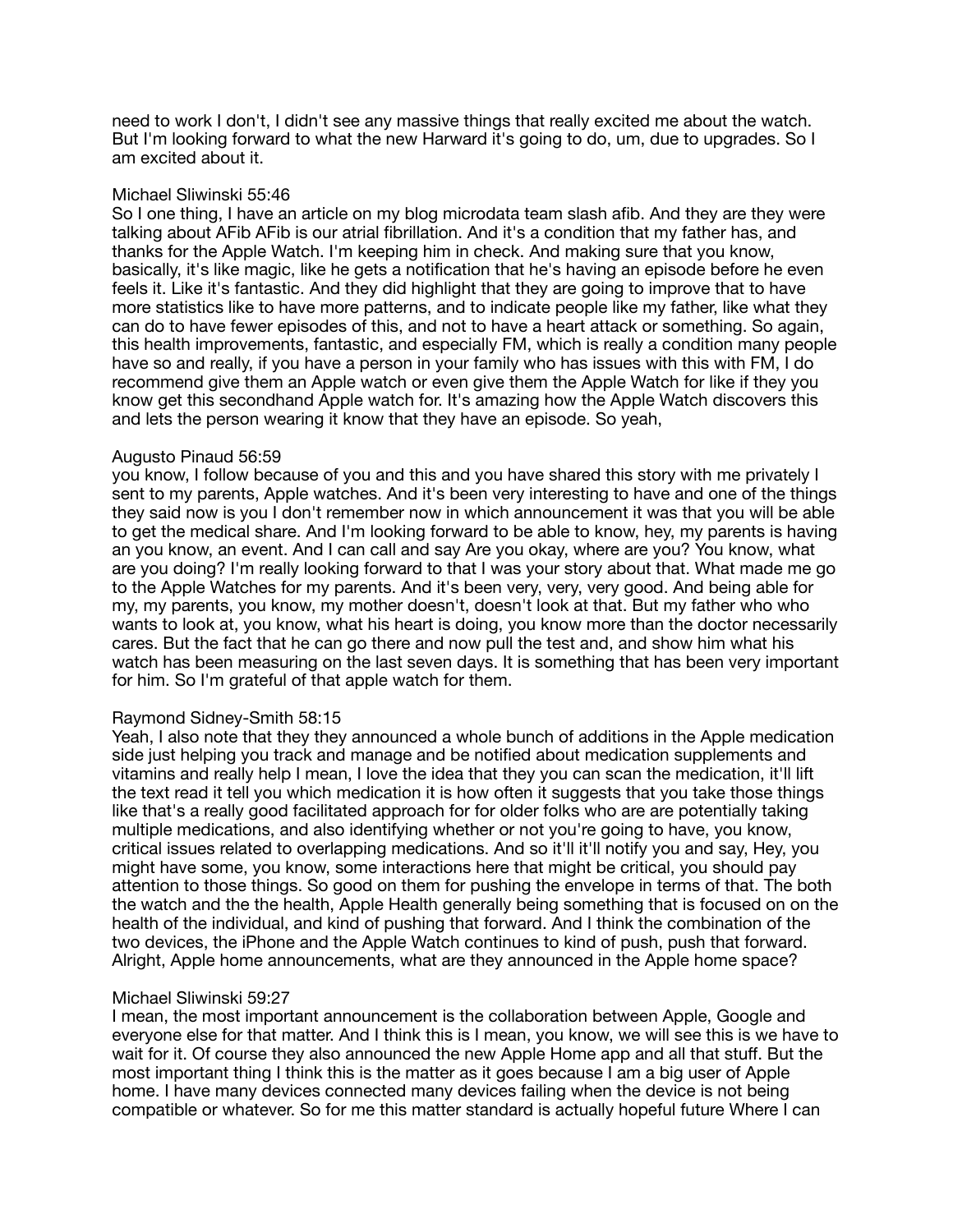buy a device and have them configured my way in Apple home without these devices require me requiring me to add additional account, share some information, maybe to a Chinese manufacturer, maybe I don't want to share. So all that stuff. So I think that this new standard is a hope for a better future. For

## Raymond Sidney-Smith 1:00:20

I look forward to them being more highly integrated with I should be able to buy any product across the market that's matter supported, and for it to work in my house. And, you know, I we just installed all new blinds and their wireless and solar and I want it all to connect, and I don't want to feel like okay, well if I buy an iPhone next month, you know, all of a sudden, I'm not gonna be able to control them, you know, like, that kind of stuff is just really ridiculous. So having Mater support, I think is going to become a really, really powerful, you know, piece of the decision point for people to be able to do and upgrade their homes into smart homes. So it's good to see Apple supporting it good to see Google supporting it or alphabet supporting it, and looking forward to see how seeing how they integrate more of these features together. And the differentiators will then just be preferential not core and critical to them actually operating. Okay, on to Mac OS Ventura. What did they announce about Mac OS Ventura that you

## Augusto Pinaud 1:01:17

continue going sales next year is going to be Ojai, but on the coast of California. So for me, there was a couple of things, you know, for the people who want a better camera, the continuity with the camera that was in. But what it was more important,

## Raymond Sidney-Smith 1:01:37

right for continuity Camera, camera, okay. So this is where we're taking care. So just for folks to understand that you're capable of using your iPhone to basically convert into a into a webcam with your other apple devices,

## Michael Sliwinski 1:01:52

correct? Yeah, and in a way that is just completely seamless, we just put it there. And it just works so fantastic. You'll have to fiddle with third party, you know, additional software, additional hardware or whatever, just you know, you have the phone, you take it out of pocket as they demonstrated, and you just use it.

#### Augusto Pinaud 1:02:08

But with that came something that they call desk view. Yeah, and desk view was what got my attention in that I don't care about the camera, okay, for me, I don't. If you see me on 780, you're seeing more than what you want to see. Okay. But this view was very interesting, because now I can put the camera there, okay, and he will take the screen of what I'm looking so now I can play with my niece and my nephews and use the camera for that. Now, when you think on the school on digitally, we need to go remote. Again, okay, kids will be able to share their decks that what work they're doing. That was what for me, was very interesting about continuity camera. But the next thing that they announced related to that was do something that I have praised Microsoft Teams for a while that is on Microsoft Teams, you can change devices, and nobody knows, okay, it's not like film, that if I want to change my device and say, Hey, let me in, I need my phone. So I move around in teams, you can just move devices, now you will be able to do the same thing, star the first time call in the computer and change it to the iPad or change it to the phone in a semi invisible way. And that is awesome.

## Raymond Sidney-Smith 1:03:31

I really like that the FaceTime handoff concept. And in every software providers should be providing that core to their clients, there should be no reason why I shouldn't be able to switch between zoom, if you're listening, you don't know how Hank angry it makes me like it really makes me very, very frustrated. When I when I join on one device and it logs me out of my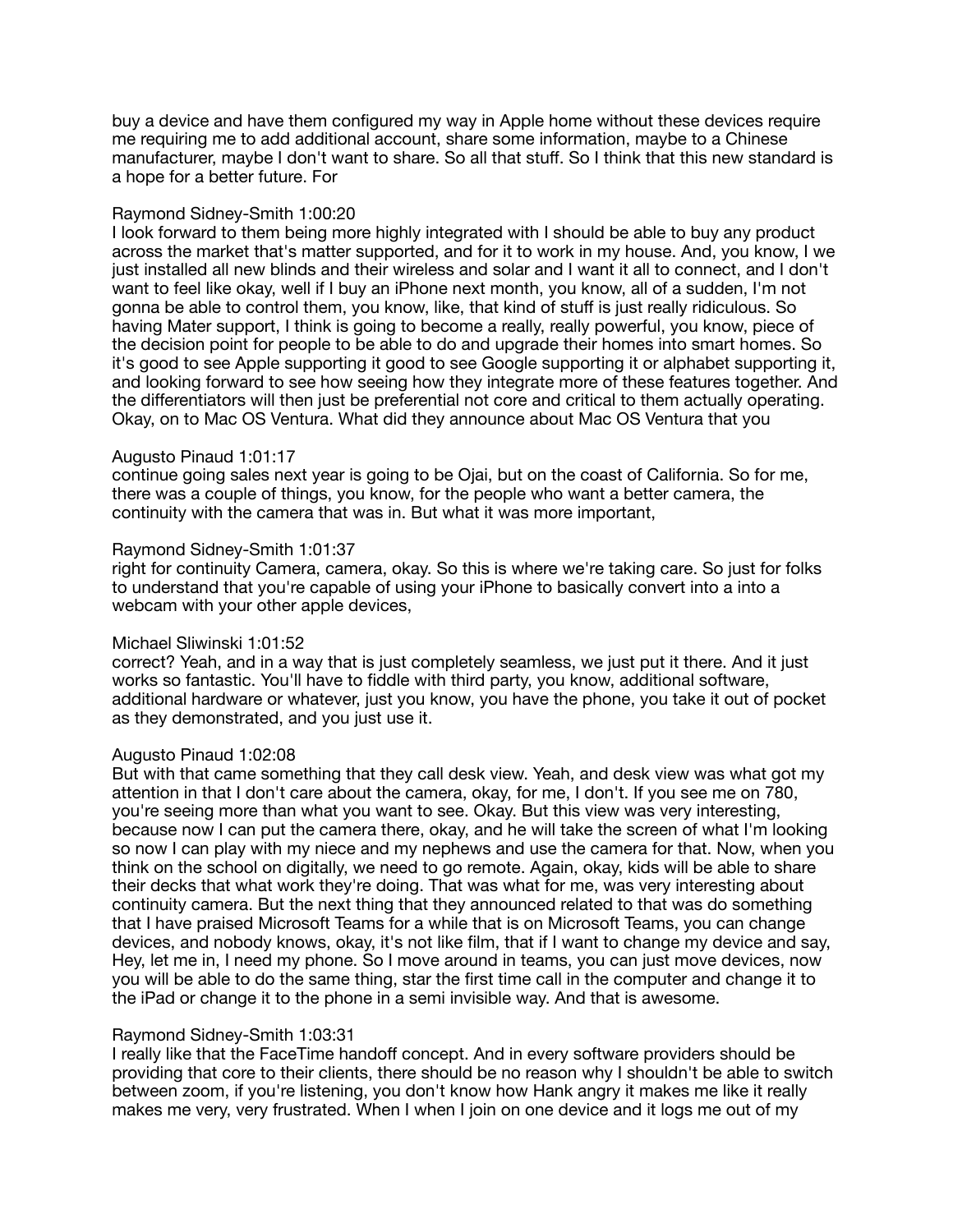mobile device to have to log back into my Zoom client in order, I should be able to log into 15 devices and zoom in on my own network in my own time and share screens and many times I'm with clients training them on the mobile devices and on the desktop. So I've got to switch between those and they do as well. And it's just very, very frustrating. So seeing this FaceTime handoff, I think is a really good step in that direction for us all to be able to just seamlessly move between the various devices. I really and I liked a lot of the various pieces that they talked about including the upgrades to spotlight I just really love the the rich spotlight results in being able to quick look from from spotlight, got a lot of really good features there anything else stood out for you that stage manager make you excited?

## Michael Sliwinski 1:04:40

Yeah. So, you know, stage manager, I think is something that is going to help lots of folks get Windows organized on the on the Mac, and it's you know, it's a good segue to move and talk about it also on iPad OS. And so I was I would I would just you know, because we are running out of time, I think I will let's move to IPython As with the stage manager, because this is something that is just fantastic. So they basically did a similar thing on Mac OS and iPad OS. And they kind of realized they had this a he actually admitted that Craig Federighi that. So we have these m one iPads, why don't we use them one, actually for something useful because up until now, my am one iPad Pro is just overpowered, you know, it has too much power and you know, too many constraints. So what they did is the stage manager, the way the way to handle several windows and now I can have several windows also and manage the several windows on the iPad. And then they added this kicker that finally we have support for external displays. So I can just get the external screen just connected to the iPad and then have the full screen at additional screen that I can also use my iPad apps for. And then I can use the trackpad and the keyboard to actually manage it. So they recognize that okay, the external screen is not touchscreen, fine, but I have the devices, I have the trackpad and the keyboard to to manage that. So for me this, I think this is the biggest feature for Mac OS and for iPad OS, the whole stage. You know, stage stage manager, the whole support for different kinds of multitasking, which on iPad now we have so many ways to multitask, and so many ways to have different, you know, Windows setups, that it's just fantastic. It's just better never.

## Raymond Sidney-Smith 1:06:30

Yeah, I was I was really pleased to see the external display support, I liked the fact that they're, they're giving you the ability to do freeform, that whole the whole concept of being able to have multimedia, you know, like, interaction on screen was is like from a collaborative perspective. And from just from like, give me it's a canvas, right, that screen as a Canvas gives me the ability to do what I want on it. So

## Michael Sliwinski 1:06:55

I mean, I mean, this, this, this free form is a new app that they will launch. And so it will be also cross platform, not only for the iPad, but also for the for the Mac and the iPhone, but they will launch it later. So probably next year, basically. But it is something I was I was craving for I mean, I have this curlicues app, which is has never been released, I have a test flight version. Because it has infinite canvas. So an infinite canvas is just fantastic. Like you just write something, you just move it right and you move, you don't have to think about you know, I need another page or whatever it says Canvas is something that, you know, I use, for example, when I do practice maths with my daughter, like I just you know, we just right, move right and move. Perfect. And this infinite canvas in this free form in this app. It's something I'm also very excited about.

### Raymond Sidney-Smith 1:07:46

Yeah, I'm looking forward to seeing it in, in practice, and, and utilizing it. I mean, I really see myself taking advantage of that kind of of concept. And I know that I've, I hope that this actually makes its way to Mac OS in a thoughtful perspective, because there are, I have a dear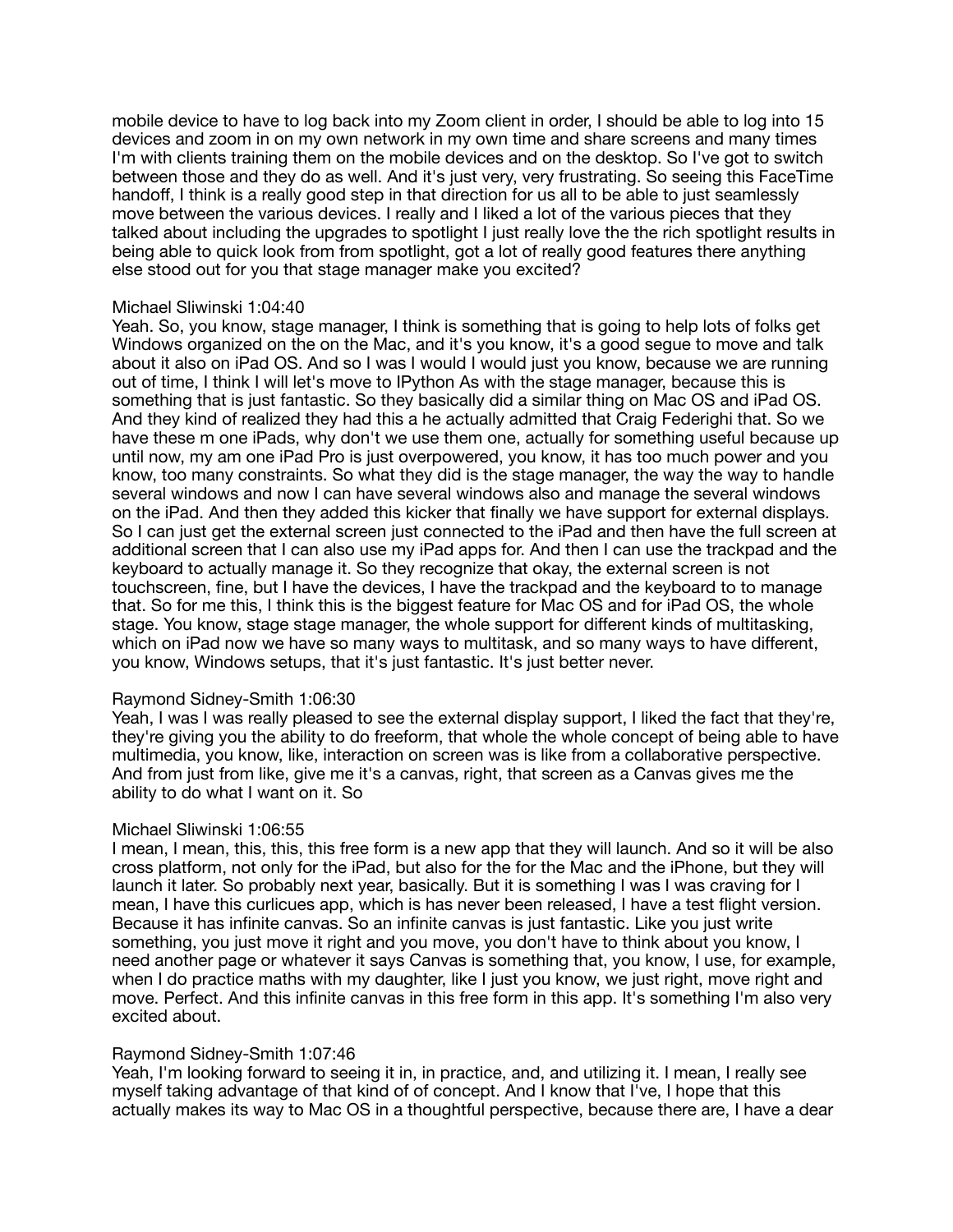friend who wants this concept to be able to just annotate anything on screen, you know, in your environment, and being able to maybe extend it to that ability, I think is really powerful for a lot of folks. And yeah, so I'm looking forward to that. And and then of course live captions in FaceTime really great to see accessibility features get added whenever they add them. So I'm just really, really pleased to see the accessibility features come into play. And you'd be surprised how often I I just really appreciate having live captions on in I'm not hard of hearing or deaf and I enjoy having them on in all kinds of circumstances where, you know, just external sounds are just, you know, limiting my ability to to hear what is going on in an environment, say if you're in a cafe or otherwise, and it's nice to be able to see those live captions, so good to get to see them adding those features. Anything else about iPad OS before?

## Michael Sliwinski 1:08:57

I mean, I mean, I mean, this this was this was the biggest thing and And okay, so additional thing that they also let you customize the size of the window size of the phones I think because again, you have no one that can compute things better. And so for me just they also mentioned additional features for Apple like the subtle features like you know, things that in files that were missing and all that stuff, so they're doing lots of groundwork for the iPad to become much more powerful and this is helpful for me this makes it hopeful that because I bought last year's iPad Pro with 16 gigabytes of RAM because I bought the one terabyte version just for that to have more RAM. I'm going to be able to use it more. I mean use this power, more the ram, the space and the M one chip so I'm really looking forward to reading the advantage of it. That's why I already asked on Twitter if How is How stable is the better because I was seriously considering getting it for my iPad. But um, you know, my iPad is my main device. So I cannot just, you know, install better software on it. So,

## Raymond Sidney-Smith 1:10:08

yeah, understand if the beta is off your production machines at all, yes,

## Michael Sliwinski 1:10:12

this is my production machine, you know, I rely on it. So, so not really, but yeah, so this mean, for me, they've, they've done lots of homework for the iPad. And they made the stage manager like, both in the same way on the Mac OS and iPad OS, again, kind of highlighting that iPad is a computer is a worthy device of just making it different than the iPhone. So, to me, it was also like kind of a sign that the iPad OS is just being a little bit more closer to the Mac OS now than it used to be a little bit further away from the iPad from the iOS, but still, it's there in between where it should be. So that's great. Yeah,

#### Raymond Sidney-Smith 1:10:55

can you explain for folks pass keys, so they basically announced ASCII is up for both Mac OS Ventura, and iPad OS? 16?

#### Michael Sliwinski 1:11:03

Yeah, so passkey is is something that also is a, you know, cross. Organizational, like they they, they also do it with, with Google and everyone else. So it's going to be everywhere. The passkey is, is something that finally your device is authenticating you. So you won't have to figure out password for things. So and because it's a big again, it's a big multi, you know, organizational effort, I hope it becomes a standard. So this way, we are getting rid of the passwords forever. I mean, you know, I mean, I mean, you know, on the incident timescale at some point, but it's great like that, you know, you don't have to figure out passwords, like so. So you just, you know, indicate that this is you, this is my device, this is Michael's device, this is my password. LogMeIn Thank you. And that's it. Like, you don't have to think you know, which kind of password I'm gonna use, like what I'm going to use, it's, it stores safely your private key on your device. So it's not uploaded to the surface, it's just used, it just uses the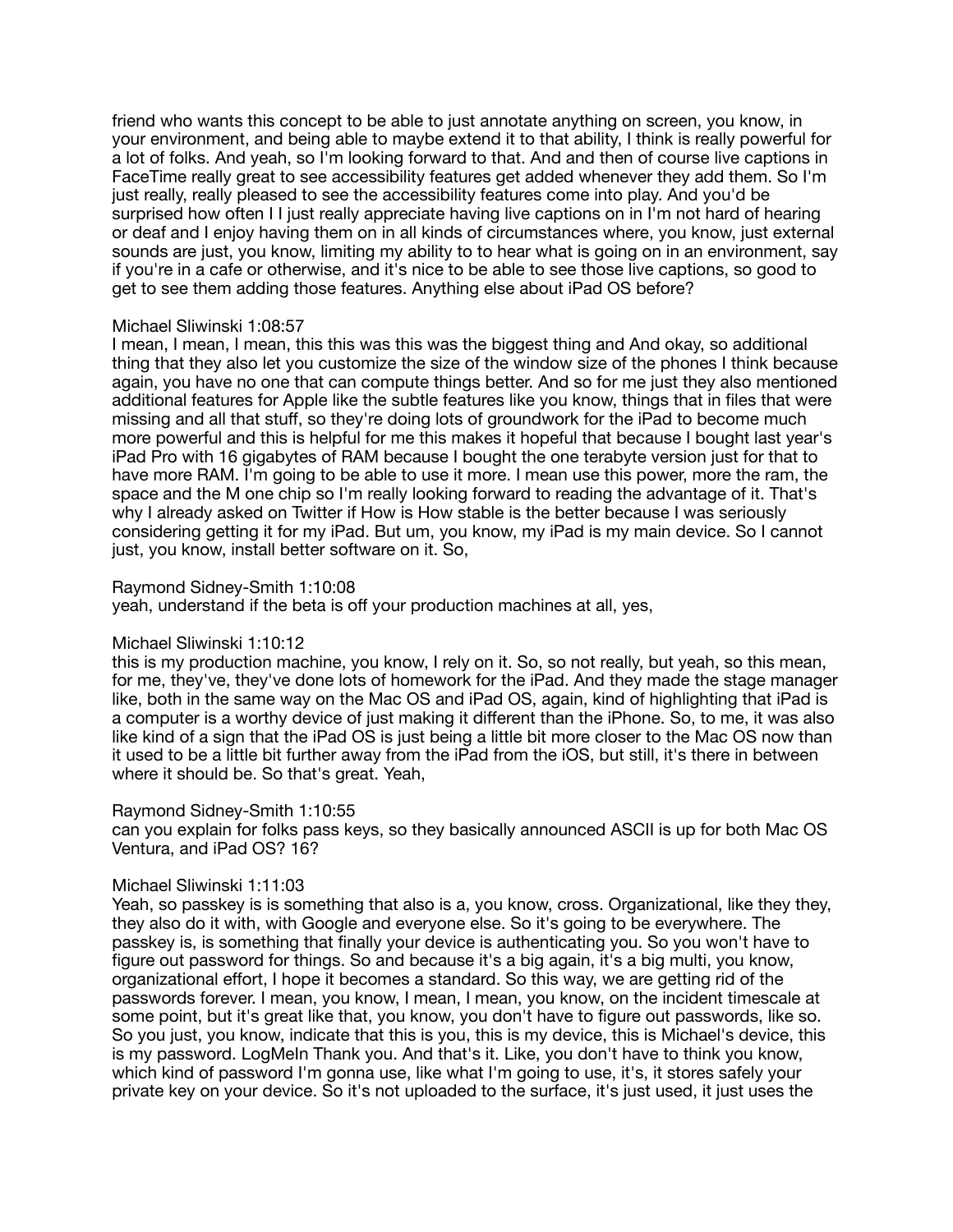typical, you know, encryption, that it does, it just identifies you, as you, without you needing to, you know, figure out passwords and all that stuff. So, I think Shane,

### Raymond Sidney-Smith 1:12:23

and I, you know, like, there's, it's very strong Phishing Protection, because you can't, you don't have anything to give away to anyone. So it's actually the self. So there's a lot of really good stuff baked into this concept from just the little bit that I heard them explaining, I'm looking forward to seeing more analysis of the underlying past keys, you know, setup, but I think this is a really good move in that right direction.

## Michael Sliwinski 1:12:45

When you think about it right there, they announced several things that are really like kind of showing us the future. So as we said, you know, the wallet becoming the the wallet, digital digital wallet, the, you know, the CarPlay becoming the dashboard for the cars, the past keys being you know, like getting rid of the passwords forever. So there were like a few things in this WWDC keynote, that are kind of, you know, showing, paving the way you know, for the future, how future might be just better. So they're

## Raymond Sidney-Smith 1:13:15

giving forecast little, little little peek into, into what that's going to look like. And that's, I appreciate it. Yeah, I appreciate Apple doing that. I appreciate Apple giving us the the appropriate infrastructure and kind of a blueprint for how other companies should be approaching that, you know, developers should be looking to them, to seeing how they should be doing these things. So that we can have a more secure, private, but also more productive, you know, world, right? We shouldn't let these things hold us back. But of course, we are at the end of our time together. Thank you, Michael, for joining us here to geek out about Apple, WWDC 2001

Michael Sliwinski 1:13:48 for having me.

Raymond Sidney-Smith 1:13:51 Where Can folks keep up to date with you and all that you have going on in the world?

## Michael Sliwinski 1:13:55

So just you know, go to Yeah, civic.com or even easier, I have new address Michael dot team. So this is the new address. It's my old one there Michael dot team. So this is where I write regularly. This is where I will repost also this show. But this is where I have the my whole story of my father, you know, being saved by the Apple Watch. And so this is why I regularly post and of course@nazmi.com where I do not be so where you can have your family, your team or yourself just we're organized using NAS B which is an app for all the major platforms.

## Raymond Sidney-Smith 1:14:36

Fantastic. So check out Michael and Michael dot team. That's the URL Michael dot team or go check out nos be the product knows b.com. As always, thank you for joining us on Anything But Idle, Michael. Thanks, Ray. All right. We have reached the end of our show today. Note that this was a different show since we had the commentary on WWDC 2022 But of course next week, we will be back with our normal agenda where we'll be covering the news both from the productivity and technology perspective. For that, if you have any questions about what we discussed, we have all the links to all of this stuff in the show notes, which will be out with the podcast. If you're listening to this, you already can see the podcast show notes by going to anything but idle.com, forward slash 109. All the episodes are numbered, and you can always get to them quickly by going to anything but idle.com forward slash and the three digit code for that episode. Those include the stories, any of the extra stories or any of the text transcripts